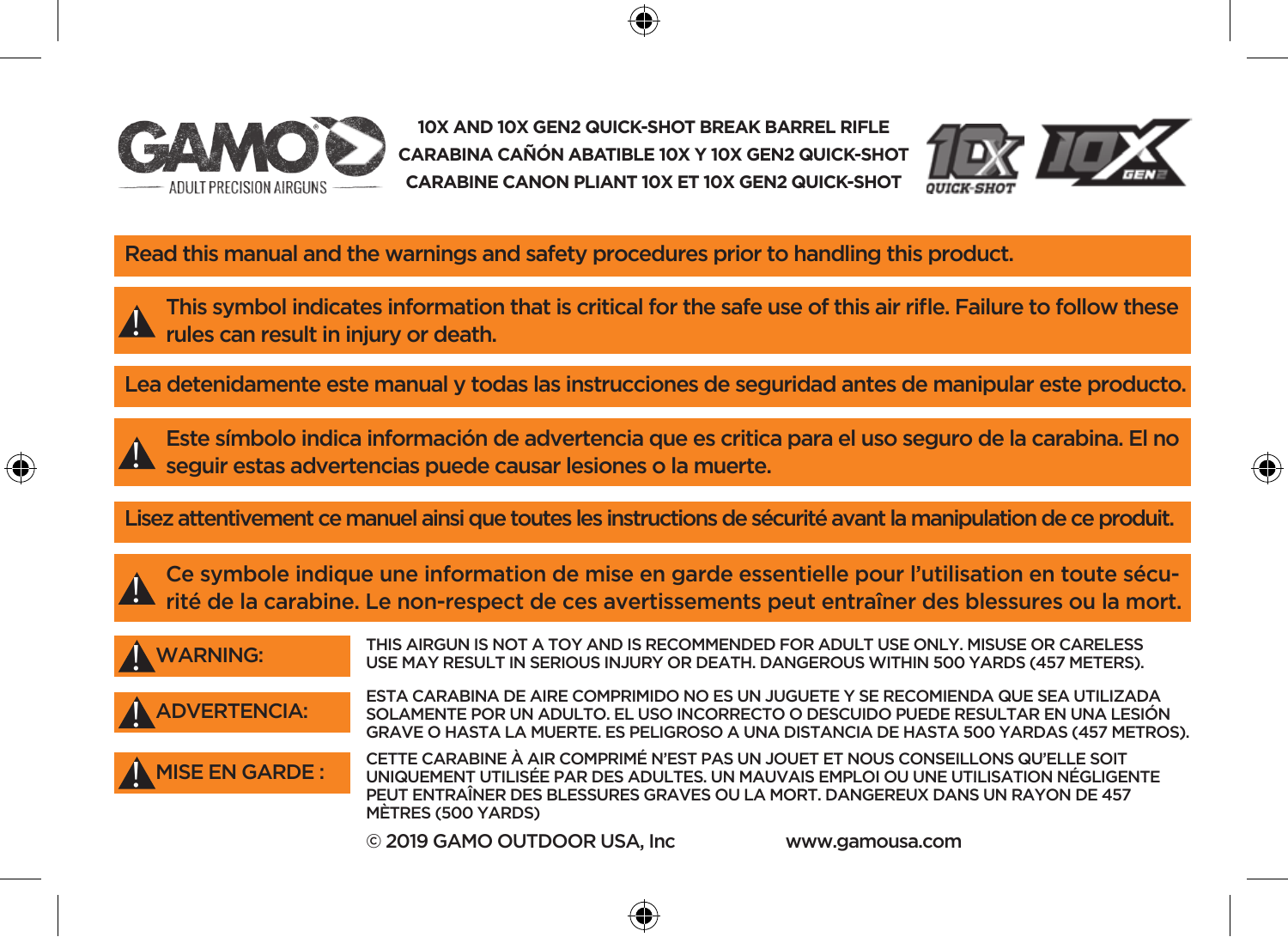

 $\bigoplus$ 

⊕

Your new air rifle is covered by 1/3/5 (\*) (please check the Warranty Card) years parts and service warranty against manufacturating defects.

Su nueva carabina de aire comprimido está cubierta por una garantía de 1/3/5 (\*) (por favor chequee la Tarjeta de Garantía) años en piezas y asistencia técnica contra defectos de fabricación.

Votre nouvelle carabine à air comprimé est couverte par une garantie de 1/3/5 ans (\*) (veuillez vérifier la Fiche de Garantie) pour les pièces et par une assistance technique contre les défauts de fabrication.

(\*) According to model / Según modelo / Selon le modèle.

# **REFERENCE GUIDE FOR SIGHT PICTURE AND ADJUSTMENT**

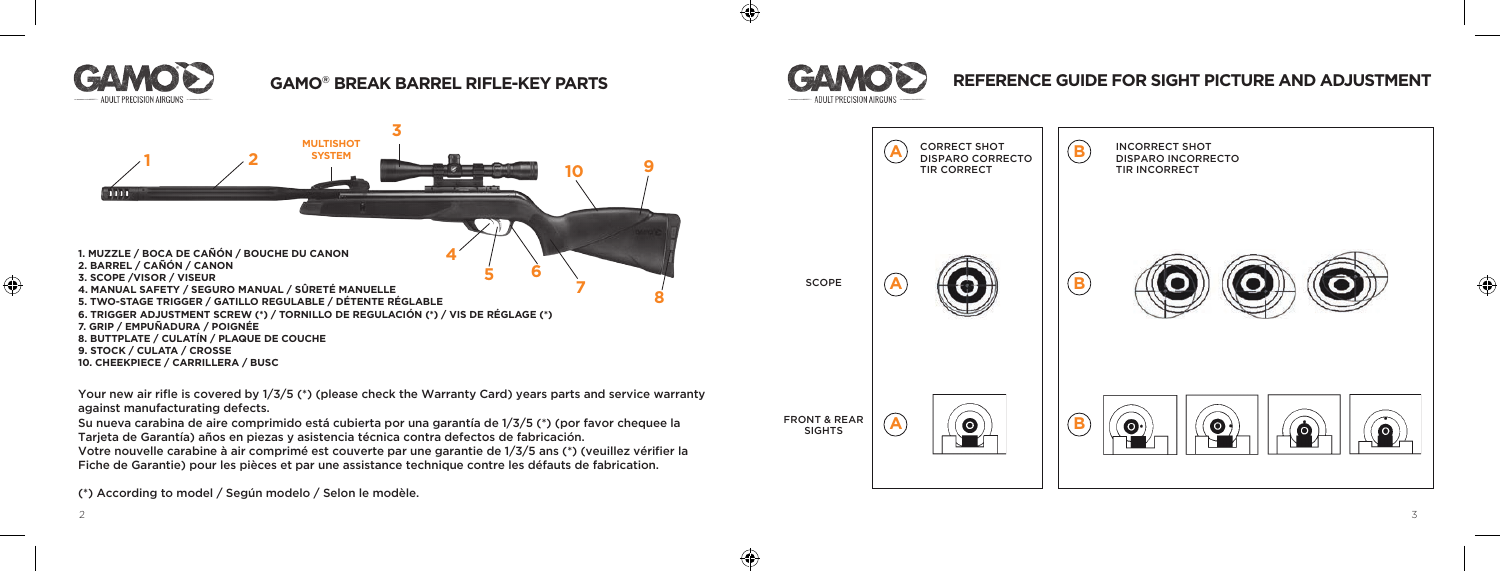



WARNING: Be sure the air gun is not loaded before adjusting trigger.

ADVERTENCIA: Asegurese de que la carabina no esta cargada antes de ajustar el gatillo. !

A MISE EN GARDE: Assurez-vous que la carabine ne soit pas chargée avant de régler la détente.

## **\*CAT TRIGGER SHOWN IN BELOW IMAGE\* \*LA IMAGEN DE ABAJO MUESTRA EL GATILLO CAT\* \*DÉTENTE CAT ILLUSTRÉE CI-DESSOUS\***

**\*Only Available On Specific Gamo Air Rifles \*Solo Disponible En Modelos De Carabinas De Aire De Gamo Específicos \*Disponible uniquement sur certains Modèles de Carabines à Air Comprimé Gamo**



## **A** WARNING:

Gamo Air Rifles equipped with the CAT (Custom Action Trigger) can have the trigger weight adjusted below 3 lbs. (1.35 kg). When the trigger weight is adjusted below 3 lbs. (1.35 kg), the Gamo Air Rifle could fire if dropped.

## A ADVERTENCIA:

Las carabinas de aire de Gamo equipadas con CAT (Custom Action Trigger) pueden tener el peso del gatillo ajustado por debajo de 3 libras (1.35 kg). Cuando el peso del gatillo es ajustado por debajo de 3 libras (1.35 kg), la carabina de aire de Gamo se puede disparar si se deja caer.

## $\bigwedge$  MISE EN GARDE:

Les carabines à air comprimé Gamo équipées du CAT (Custom Action Trigger) peuvent avoir la force de détente réglée en-dessous de 1.35 kg (3 livres). Lorsque la force de détente est réglée en-dessous de 1.35 kg (3 livres), la carabine à air Gamo peut se déclencher en cas de chute.



 $\bigoplus$ 

⊕



#### **CAT (Custom Action Trigger)**

Allows the shooter to adjust the 1st and the 2nd stage of the trigger independently, which in tern modifies the total travel length of each stage. Using two screws, the shooter can modify the travel of the first stage and the second stage independently of one another.

#### **CAT (Custom Action Trigger)**

Le permite al tirador ajustar la primera y la segunda etapa del gatillo por separado, lo cual modifica el total la longitud de trayectoria de cada etapa. Utilizando dos tornillos, el tirador puede modificar la trayectoria de la primera etapa y la segunda etapa independientemente una de la otra.

#### **Détente CAT (Custom Action Trigger)**

Permet au tireur de régler indépendamment les 1re et 2e phases de la détente, ce qui modifie la longueur de course de chaque phase. À l'aide de deux vis, le tireur peut modifier indépendamment la course de la première et de la deuxième phase.



OPTION #1 OPCIÓN #1 OPTION #1

1st Stage - Longer 1.a etapa – más larga 1re phase – plus longue 2nd Stage - Longer 2.a etapa – más larga 2e phase – plus longue





1st Stage - Shorter 1.a etapa – más corta 1re phase – plus courte 2nd Stage - Longer 2.a etapa – más larga 2e phase – plus longue



OPTION #3 OPCIÓN #3 OPTION #3





1st Stage - Longer 1.a etapa – más larga 1re phase – plus longue 2nd Stage - Shorter 2.a etapa – más corta 2e phase – plus courte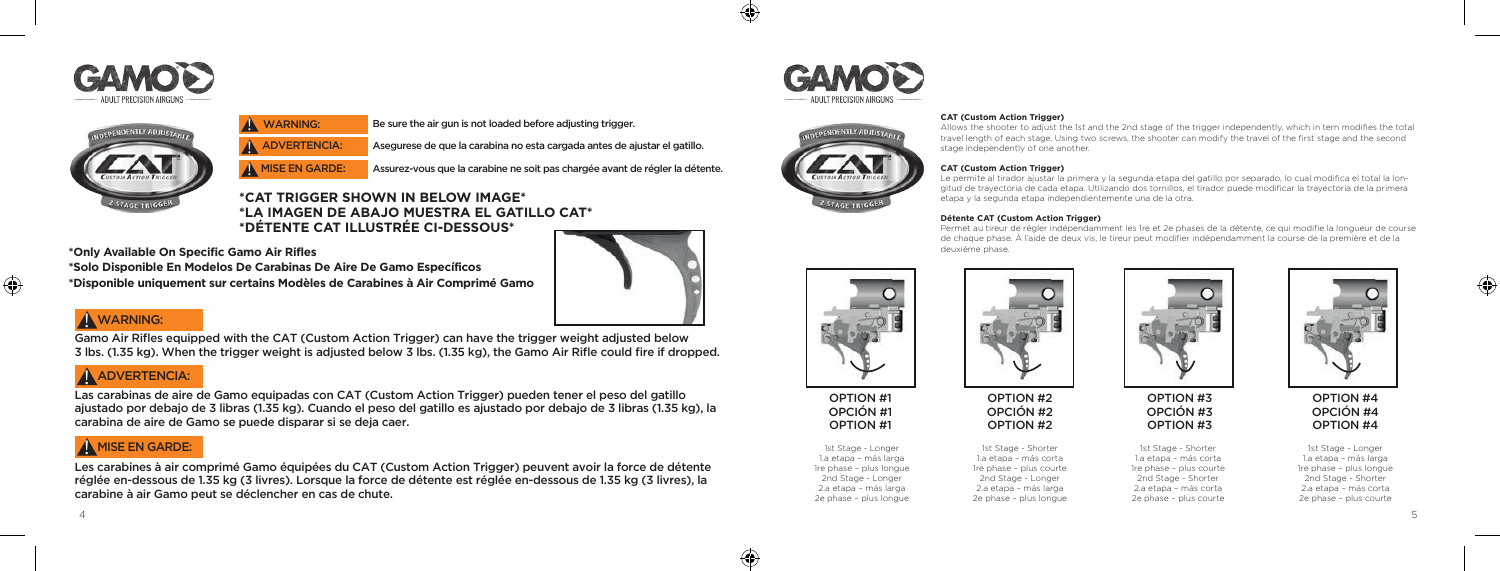

⊕



### To Increase Trigger Travel Length: Para aumentar la longitud de la trayectoria del gatillo: Pour augmenter la longueur de course de la détente:

TORNILLO DE REGULACIÓN PARA LA SEGUNDA ETAPA

### Counterclockwise Rotation

Girar en sentido contrario al de las manecillas del reloj Rotation dans le sens inverse des aiguilles d'une montre





\*SAT Trigger Shown in Below Image \*La imagen de abajo muestra el gatillo SAT \*Détente SAT illustrée ci-dessous

# **SAT (Smooth Action Trigger)** The creep free and crisp Smooth Action Trigger is a patented

trigger developed by GAMO®. It features a smooth action pull and has a clean, creep, and crisp feel. The SAT Trigger is designated by it's signature platinum color.

## **SAT (Gatillo de acción suave)**

El gatillo SAT es un gatillo patentado y desarrollado por Gamo. Cuenta con un mecanismo de acción muy suave para mayor precisión en el tiro. El gatillo SAT se destaca por su distintivo color platino.

## **Détente SAT (à action fluide)**

La détente SAT sans glissement et précise est un produit breveté conçu par GAMO®. Elle est caractérisée par un mécanisme d'action fluide pour une plus grande précision de tir. La détente SAT se distingue par sa couleur platine.

 $\bigoplus$ 

## **A** WARNING:

Gamo Air Rifles equipped with the SAT (Smooth Action Trigger) can have the trigger weight adjusted below 3 lbs. (1.35 kg). When the trigger weight is adjusted below 3 lbs. (1.35 kg), the Gamo Air Rifle could fire if dropped.

# A ADVERTENCIA:

Las carabinas de aire de Gamo equipadas con SAT (Smooth Action Trigger) pueden tener el peso del gatillo ajustado por debajo de 3 libras (1.35 kg). Cuando el peso del gatillo es ajustado por debajo de 3 libras (1.35 kg), la carabina de aire de Gamo se puede disparar si se deja caer.

## A MISE EN GARDE:

6 година в 1986 година од 2014 година, од 2014 година, од 2014 година, од 2014 година, од 2014 година, од 2014

⊕

Les carabines à air comprimé Gamo équipées du SAT (Smooth Action Trigger) peuvent avoir la force de détente réglée en-dessous de 1.35 kg (3 livres). Lorsque la force de détente est réglée en-dessous de 1.35 kg (3 livres), la carabine à air Gamo peut se déclencher en cas de chute.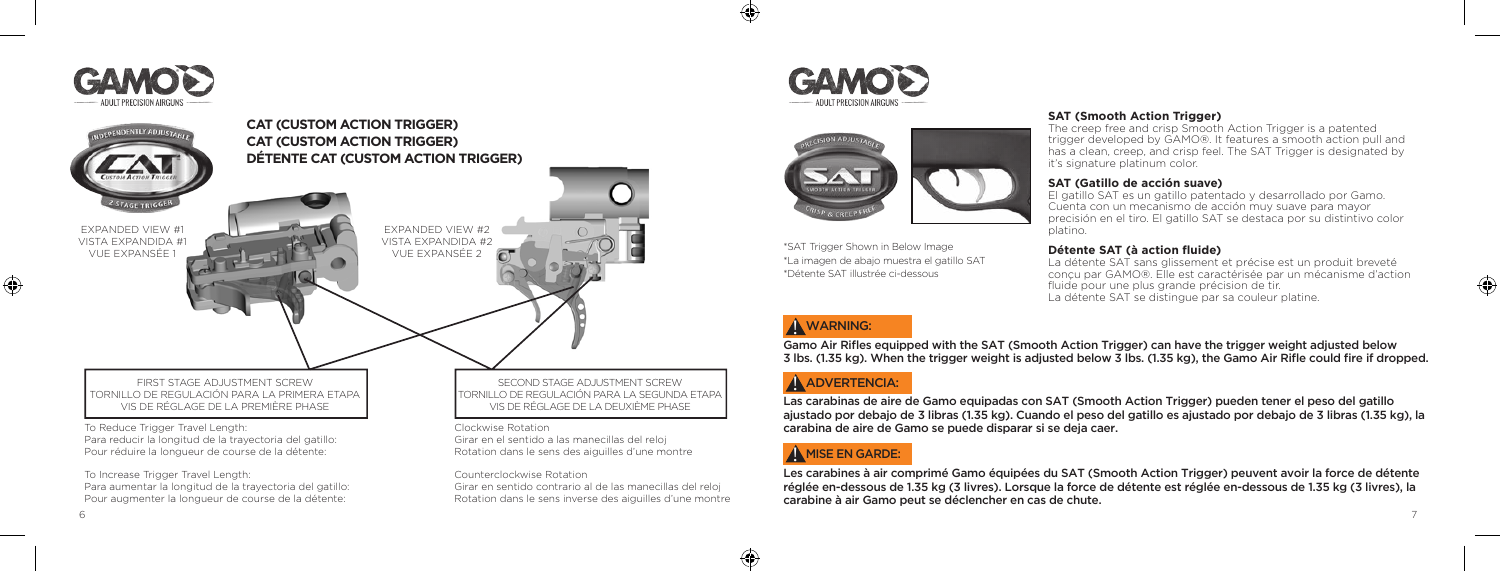⊕



## **ADJUSTABLE CHEEK PIECE / CARRILLERA AJUSTABLE / CHEEK RÉGLABLE PIECE**

(Only Applicable for GAMO AIR RIFLES with this type of option) (Solo aplica en los modelos de CARABINAS DE AIRE DE GAMO que ofrecen este tipo de opción) (S'applique uniquement aux CARABINES À AIR COMPRIMÉ GAMO équipées de ce type d'option)







 $\bigoplus$ 

⊕

# ! **SAFETY RULES**

**Know, understand and apply these rules each time you handle your GAMO AIR RIFLE.** 1. Always point the air rifle in a safe direction. NEVER POINT YOUR AIR GUN AT PEOPLE OR ANIMALS EVEN IF YOU THINK IT IS NOT LOADED.

2. Learn the operation of the safety system on your rifle. Become familiar with the location of the safety and how it works.

3. Before handling your air gun, place the safety in the safe position. Always keep the safety ON, even when the air gun is unloaded. Do not disengage the safety until you intend to fire.

4. Always keep your fingers away from the trigger during cocking and handling. Keep your finger, and all other objects, away from the trigger until you are ready to fire.

5. Do not load the air gun until you are ready to fire. A loaded air gun should never be carried inside a vehicle.

6. Do not walk, run, jump or climb when carrying a loaded air gun.

7. Air guns are not toys. They should only be used under adult supervision. Safety is a straightforward but<br>continuous process. **RESPONSIBLE ADULT SUPERVISION IS <u>REQUIRED</u> WHEN PERSONS UNDER 16 YEARS OF AGE USE THIS AID DIELE** 

8. Never use drugs or alcohol while handling this product. Use of an air gun is a significant responsibility and all of your attention must be focused on your safe and precise marksmanship.

9. Always use eye protection when shooting and cleaning your air gun. Make sure that anyone watching the use of the air gun wears eye protection.

10. Always use hearing protection when shooting. Make sure that anyone near by the firing of the air gun also wears hearing protection.

8 a viz de la construction de la construction de la construction de la construction de la construction de la c<br>8 de decembre : la construction de la construction de la construction de la construction de la construction de 11. Always be certain of what is behind your target. A pellet may pass through the target and injure or damage objects behind the target.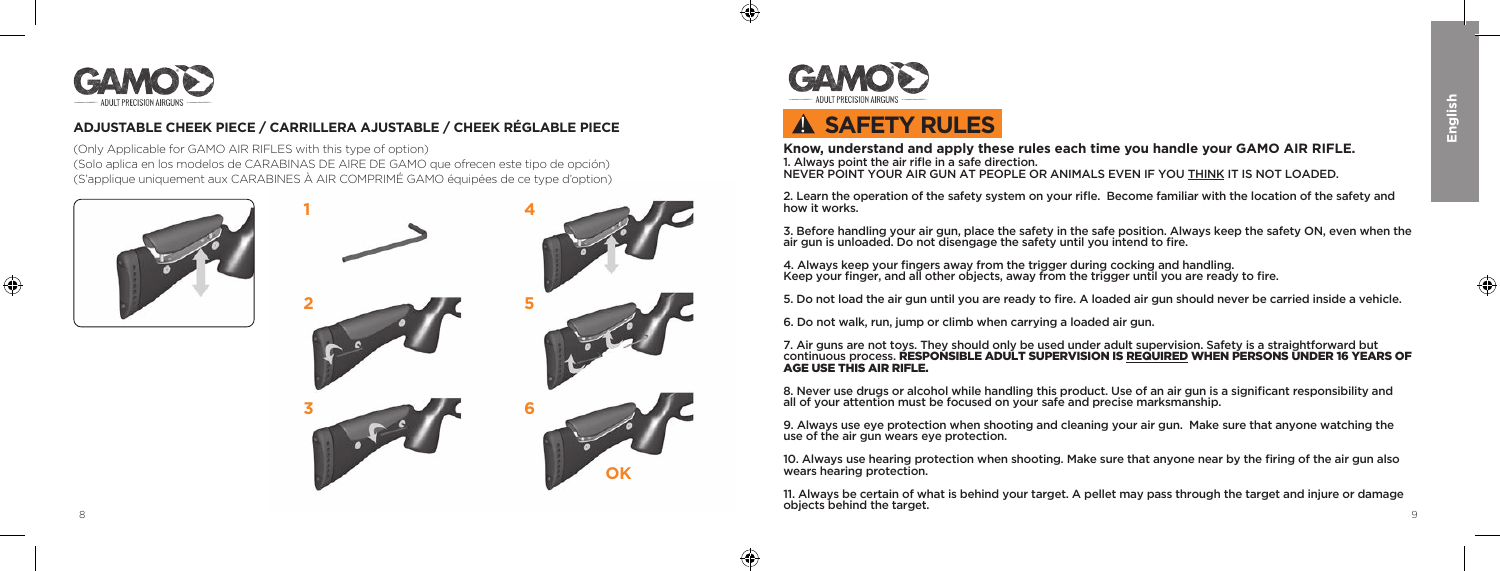

12. CAUTION-Your backstop should be inspected for wear before and after each use. Discontinue use if the backstop surface shows signs of failure. Since backstop surfaces eventually fail, always place the backstop in a location that will be safe should the backstop fail. Discontinue the use of a backstop if the projectile rebounds or ricochets.

### 13. When you complete a shooting session, remove the pellet magazine from the air rifle. Never store the 10X and 10X GEN2 Quick-Shot air rifle with a magazine installed.

14. After use and before putting the air gun away, always make absolutely sure that there are no pellets in the barrel breech.

15. The air gun and pellets should be kept in separate and secured places. Always keep the air rifle out of reach of children. The air rifle should be stored in a locked container, safe or room. Never store a loaded air gun.

## **A** WARNING:

Never manipulate the 10X or 10X GEN2 Quick-Shot System with the barrel cocked. Keep it clean for its proper functioning.

## ! WARNING:

Any change in performance, such as lowered trigger force and shortened trigger travel, indicates possible wear, and such<br>air guns should be inspected, replaced, or properly repaired. Repairs should only be performed by qua

## **A** WARNING:

Check any gun that has been dropped to ensure its function has not been altered.

## **A** WARNING:

Lead airgun ammunition contains a chemical known to the State of California to cause cancer and birth defects (or other reproductive harm). Do not inhale dust or put pellets in mouth. Wash hands after handling pellets.

# **A** WARNING:

Do not brandish, handle in a threatening manner, or display an air gun in public. The air gun could be mistaken for a<br>real firearm causing an armed response from law enforcement. This could cause injury or death. Displayin public may violate state or local laws and could result in arrest.



 $\bigoplus$ 

⊕

## **GAMO 10X AND 10X GEN2 QUICK - SHOT BREAK BARREL RIFLE - AMMUNITION WARNINGS**

## **A** WARNING:

Air guns are not toys. Misuse or careless use may cause serious injury or death. Be careful – Shoot safely. Your GAMO AIR RIFLE shoots .177, .22 lead or alloy pellets only. The correct caliber for your air gun is marked on the air gun. Always only use that caliber ammunition in your air gun. The use of incorrect projectiles is not safe. Do not reuse ammunition for any reason. Use of the incorrect caliber pellets will damage the air gun and cause serious injury or death. For best performance use only GAMO AIR RIFLE ammunition in your GAMO AIR RIFLE. Never shoot BBs or darts in your GAMO AIR RIFLE.

For best performance and to avoid damage, treat the multishot system carefully: keep it clean, do not force it, do not recline the rifle in where the multishot system is in touch with anything.

## **A** WARNING:

Never use pellets longer than 0.39 inches (10 mm). Never shoot round bbs or darts in your Gamo air rifle.

## **A** WARNING:

Before loading or firing your air gun for the first time, pass a cleaning rod through the bore to make sure it is free of obstructions. Always put the safety "ON" when handling, carrying, loading/unloading the air gun.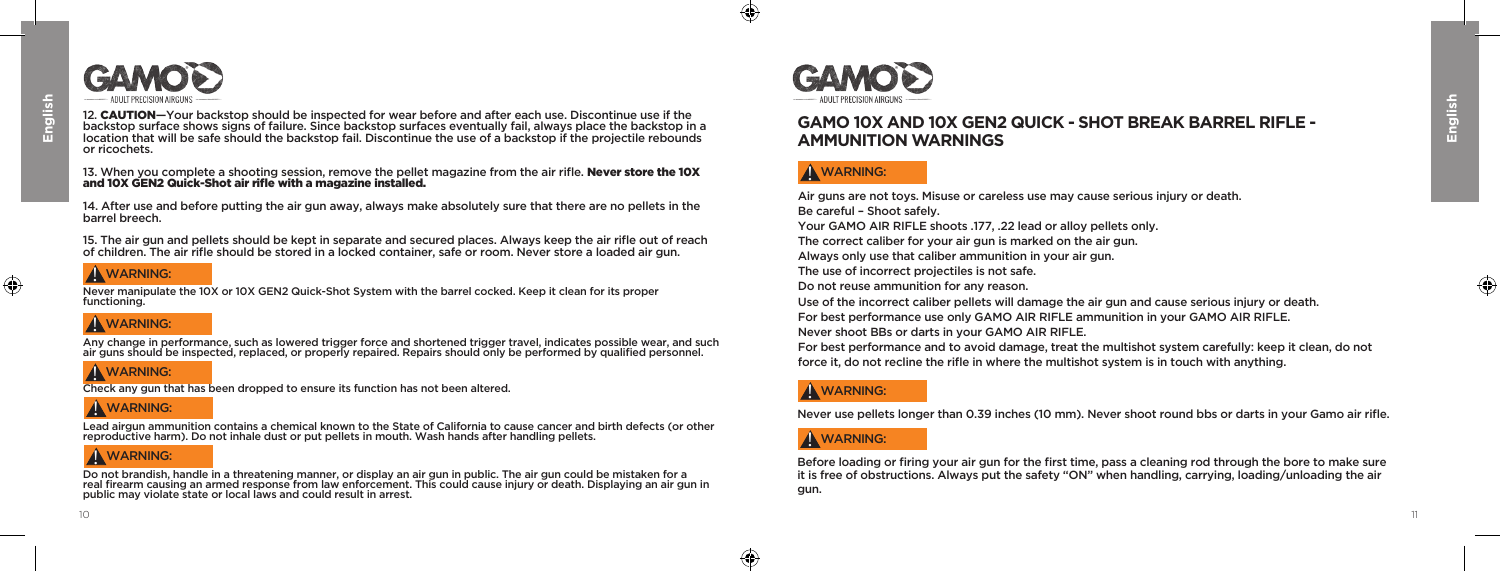⊕



## **A** WARNING: **FIRING**

Always use commercial safety glasses, including wearing them over your prescription glasses when handling or shooting your GAMO AIR RIFLE. Be sure that your backstop is inspected before and after each use. Discontinue use if your surface shows signs of failure. Discontinue use of a backstop if the projectile rebounds or ricochets. If a pellet becomes lodged inside the barrel, refer to the "PROCEDURE FOR CLEARING STUCK AMMUNITION" section. Each time the airgun is put away after use, ensure that the last round has been fired, that your GAMO AIR RIFLE is completely empty, and that it is no longer cocked.

# ! **OPERATION OF THE SAFETY**

## **A** WARNING:

Never rely on any mechanical safety.

## **A** WARNING:

There is no substitute for muzzle control. Always point the airgun in a safe direction.

The safety is located in front of the trigger (see page 4, number 4). The safety is "ON" when the lever is in the rear position (near the trigger). To release the trigger, move the safety lever to the forward position (away from the trigger).

Always put the safety "ON" when handling, carrying, loading or unloading the air gun. Do not press the trigger while putting the safety "ON".



# IDENTIFYING YOUR MULTISHOT SYSTEM **OPERATING INSTRUCTIONS**

Your air rifle is equipped with the Gamo 10X or 10X GEN2 Quick-Shot system. Please take a look at the pictures below in order to identify which 10X Quick-Shot System is the one you purchased.



⊕

€





**10X QUICK-SHOT 10X QUICK-SHOT GEN2**

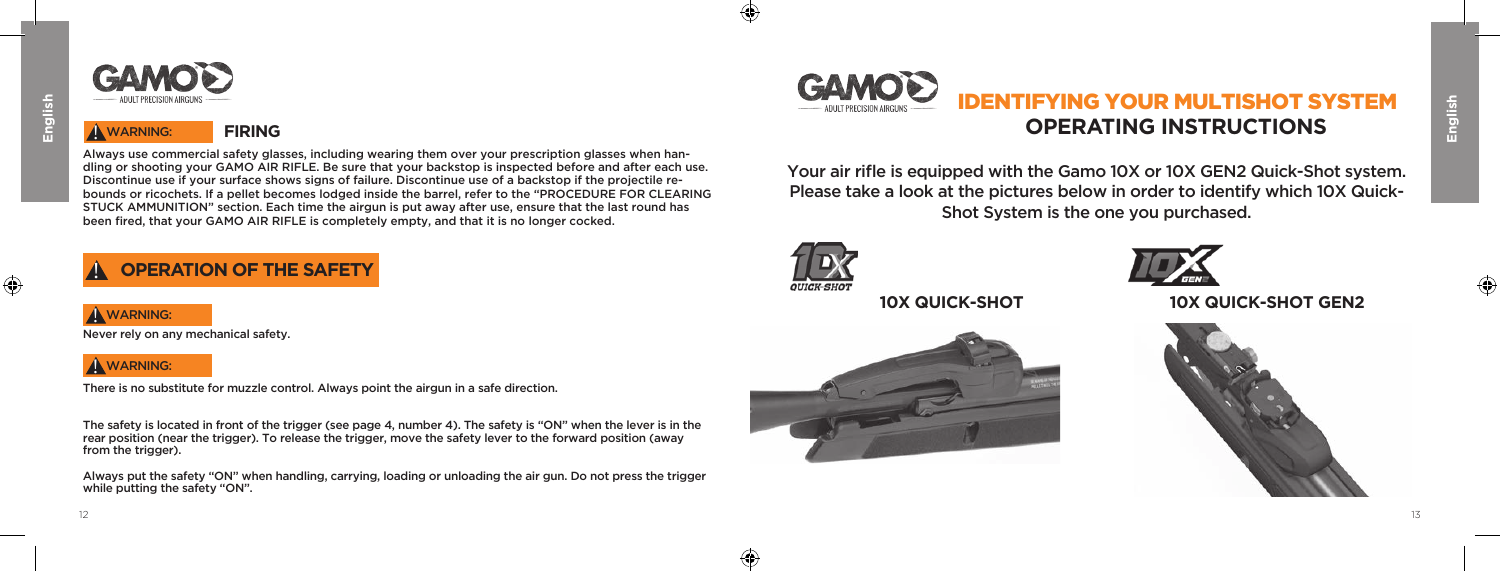

## **STEP 1 · LOADING THE PELLETS INTO THE MAGAZINE**

## **A** WARNING:

Never rely on any loading indicator or safety mechanism. ALWAYS treat your air rifle as if it was loaded.

## **A** WARNING:

Insert the pellets into the magazine with the tip facing down as seen in picture A. Insert the first pellet into the magazine. In order to insert a second pellet, rotate the magazine pellet holder in the direction of the arrows marked on it. Repeat these last steps until you insert 10 pellets in it. Please make sure that you have the safety ON at all times until you are ready to shoot.

If you loaded your pellet backwards (skirt facing down), please operate according to "PROCEDURE FOR CLEARING STUCK AMMUNITION".

The magazine has a window where you can see the quantity of pellets that are left. The maximum capacity of the magazine is 10 pellets See picture B.

When the magazine is empty, **A** symbol will show up in the magazine window. See picture **C**.

# **A** WARNING:

The warning triangle indicates that there are no pellets in the magazine, but there could be a pellet in the barrel (the last one). Make sure that the last pellet has been shot.



## **A** WARNING:

14 15 The 10X and 10X GEN2 Quick-Shot systems have different types of magazines, please make sure to always purchase and use the appropriate magazine for your 10X Quick-Shot version.



# **STEP 2 · INSERTING THE MAGAZINE INTO THE LOADER.**

## **A** WARNING:

 $\bigoplus$ 

⊕

Please make sure that you have the safety ON at all times until you are ready to shoot. Insert the magazine into the breech as indicated in picture D. Push it down until you hear the locking mechanism engage.

# A WARNING:

Make sure that you push the magazine down until you hear the locking mechanism engage.

In order to prevent the wrong insertion of the magazine, there is a notch in one of the sides of the magazine, see picture  $E$ . In the case of the 10X Gen2: Make sure that you insert the magazine with the tab facing down towards the magazine receiver and the cheekpiece.

Insert the magazine tab into the receiver and slide it smoothly towards the barrel, until you hear it engaging with the loader mechanism.

## **FOR 10X QUICK-SHOT ONLY**







## **FOR 10X GEN2 QUICK-SHOT ONLY**

**D E CLICK ! MAGAZINE TAB MAGAZINE RECEIVER** 

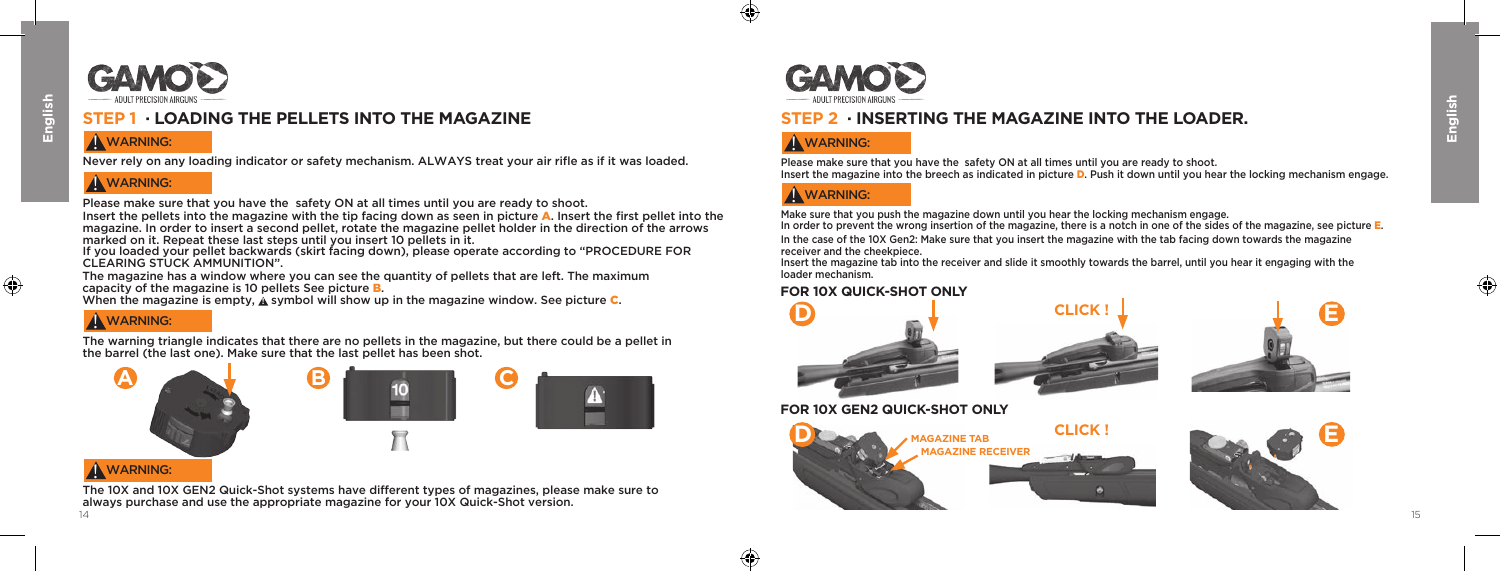

Put the SAFETY ON until you are ready to shoot.

3.1 Once the magazine is inserted, break the barrel (make sure you fully cock it), and place it back to the initial position.

## **A** WARNING:

**English**

⊕

Do not put your hand or fingers between the multishot system and the breech while placing the barrel back to the shooting position.

Now the air rifle is loaded and ready to shoot. It has a pellet in the barrel breech.

3.2 When you are ready to shoot, release the safety mechanism and pull the trigger.

3.3 To shoot a second pellet, activate the safety mechanism,

break the barrel again in order to rotate the magazine and automatically insert a second pellet into the breech. 3.4 Pull the barrel back to the initial position, and when you are ready to shoot, release the safety mechanism and pull the trigger.

3.5 Repeat this operation until you have shot 10 pellets and the magazine window shows a warning triangle (the magazine is empty).

# **A** WARNING:

The warning triangle indicates that there are no pellets in the magazine, but there could be a pellet in the barrel (the last one). Make sure that the last pellet has been shot.

This air rifle is equipped with a manual safety which operates the same as the safety on a real firearm. While Gamo recommends you engage the manual safety between each loading, this safety design allows you to rapidly fire multiple shots without touching the safety for each shot.

Always place the manual safety in the safe position when you are finished firing the air rifle. Always place the manual safety in the safe position when installing or removing the 10X or 10X GEN2 Quick-Shot magazine.





# **A** WARNING:

45

⊕

FAILED COCKING. If at any time the cocking action is started but not completed or reversed before fully cocking the gun, a pellet may have moved from the magazine into the chamber. If you start a second cocking, you may introduce a second pellet into the chamber, forcing and eventually deforming or damaging the spring. To avoid this problem, if a failed cocking has occurred, then pull the barrel back to its original position until it locks into place, remove the magazine, progress forward to a complete cocking, and fire it in a safe direction to clear any previously loaded pellets. The magazine can then be returned to the gun, and start operating your air gun as usual.

Never break the barrel for more than one time without having shot the prior pellet loaded to the barrel breech. The 10X or 10X GEN2 Quick-Shot system is not designed to shoot more than 1 pellet at a time. If you break the barrel for more than one time without shooting the prior pellet, you could load more than one pellet into the barrel. This could damage the 10X or 10X GEN2 Quick-Shot system, please refer to "PROCEDURE FOR CLEARING STUCK AMMUNITION" in order to remove the ammunition.

## **A** WARNING:

If you are not sure if a pellet is loaded in the breech, remove the magazine, break the barrel slightly down, as seen in picture F, In the case of the **10X Quick-Shot**, pull it up carefully in order to see if there is a pellet in the breech, see picture G1. In the case of the **10X GEN2 Quick-Shot** system, you do not need to pull up the system in order to see if a pellet is in the breech, see picture G2. Never break the barrel all the way as you will accidentally load another pellet, see picture H. Another option is to shoot the rifle into a safe direction in order to make sure that there is no pellet in the breech.

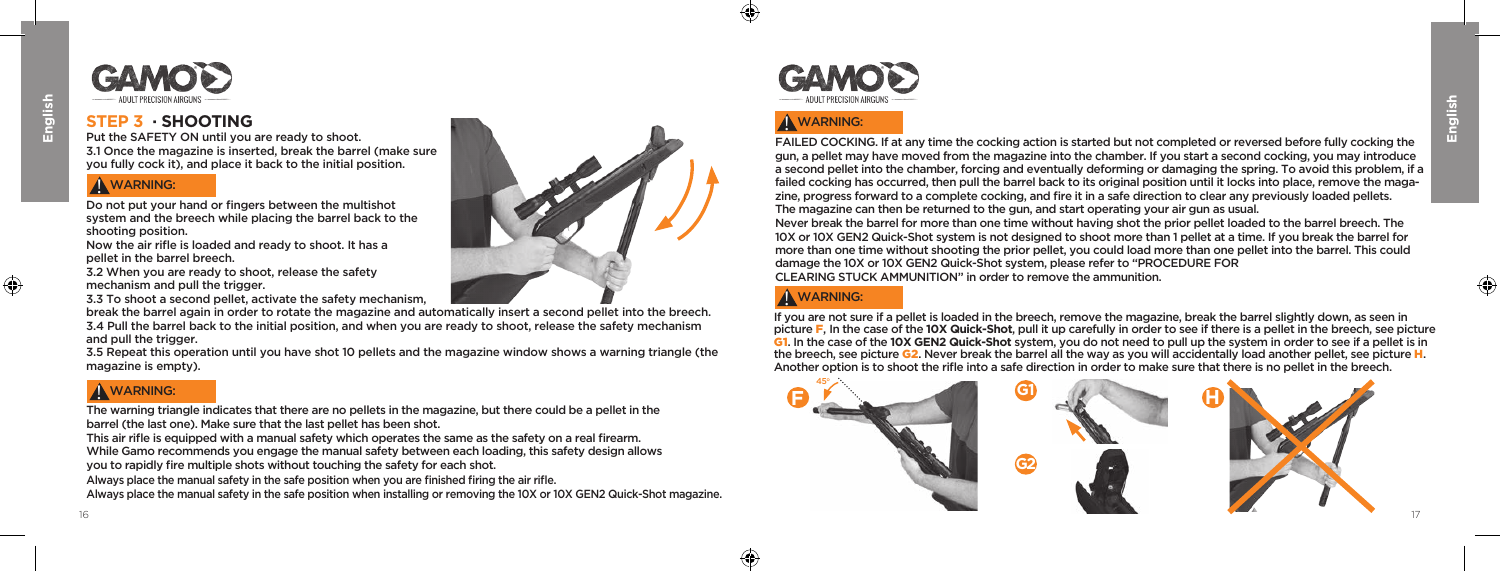$\bigoplus$ 



## EMPTY MAGAZINE INDICATOR

The magazine has an indicator that shows:

- 1,2,3,4,5,6,7,8,9,10 that indicate the number of pellets that are loaded into the magazine.
- A warning triangle and a white/grey dot that indicate that the magazine is empty. See pictures I.

## $\Lambda$  WARNING:

Never rely on any loading indicator or safety mechanism. ALWAYS treat your air rifle as if it was loaded.

## **A** WARNING:

The warning triangle indicates that there are no pellets in the magazine, but there could be a pellet in the barrel (the last one). Make sure that the last pellet has been shot. In the case of the 10X GEN2 Quick-Shot, it is also possible to check visually if there is a pellet in the rotary magazine.



## **FOR 10X QUICK-SHOT ONLY**



**FOR 10XGEN 2 QUICK-SHOT ONLY**





# **STEP 4 · REMOVING THE MAGAZINE**

# **A** WARNING:

**J**

⊕

40

4.1 Push the button that is in front of the magazine groove as shown in picture J. 4.2 The magazine will be relased and now it can be easily removed. See picture K. Please make sure that you have the safety ON at all times until you are ready to shoot. **FOR 10X QUICK-SHOT ONLY**

**K**



**FOR 10X GEN2 QUICK-SHOT ONLY**





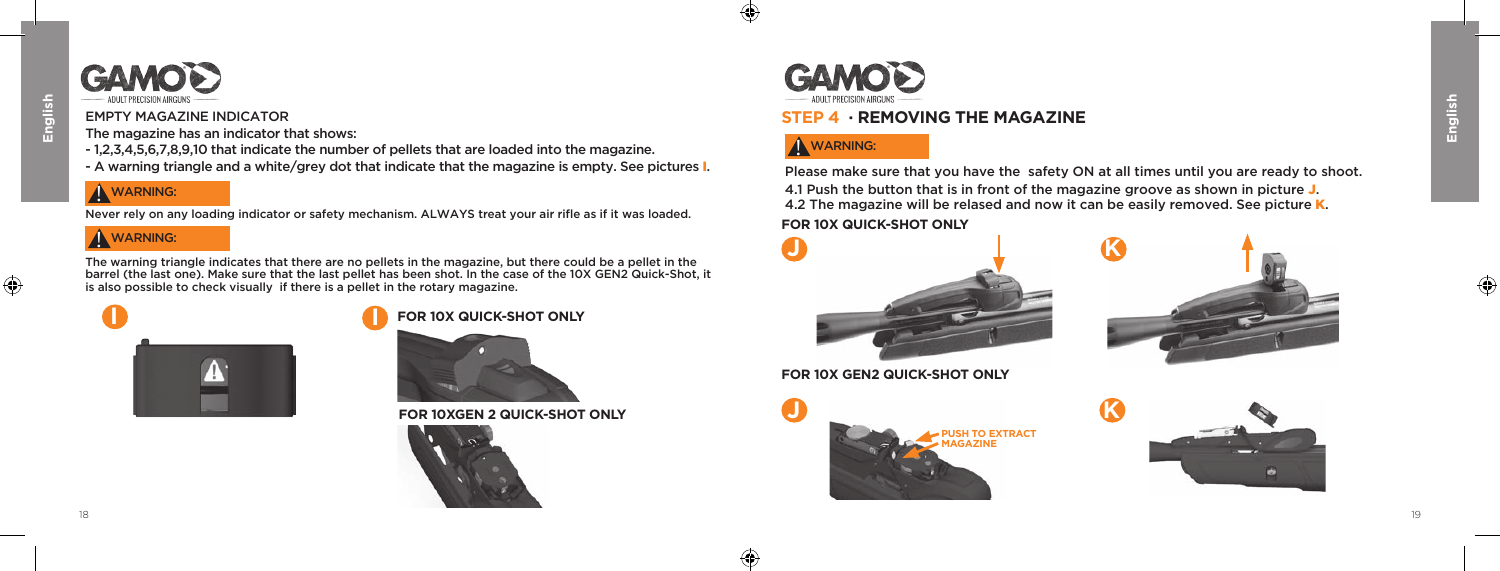



## **PROCEDURE FOR CLEARING STUCK AMMUNITION**

# WARNING:

Please make sure that you have the safety ON at all times until you are ready to shoot.

**10X Quick-Shot** Only: If a pellet is stuck in the magazine, grab the front side of the 10X Quick-Shot Mechanism and move it back and forward to unlock the system and remove the pellet. See picture L.

Remove the magazine from the 10X Quick-Shot system and break the barrel. Pull slightly up the 10X Quick-Shot system and insert a cleaning rod of the caliber of the air rifle into the barrel. Pull the rod through the barrel until the pellet is removed. See picture M. **10X GEN2 Quick-Shot** Only: Remove the magazine from the 10X GEN2 Quick-Shot system and break the barrel. Insert a cleaning rod of the caliber of the air ri fle into the barrel. Pull the rod through the barrel until the pellet is removed.

**For both 10X and 10X GEN2 Quick-Shot.** If you loaded your pellet backwards (skirt facing down), please insert the new pellets into the magazine in the right direction in order to pull out the ones wrongly inserted.

NEVER attempt to clear stuck ammunition by firing an additional pellet through the gun as it may damage the gun. Always be sure the safety is "ON" prior to clearing an obstruction. When you are finished, clean the barrel with the brush attachment of the cleaning rod to remove any metal or polymer particles that may be adhered to the barrel rifling.

## **FOR 10X QUICK-SHOT ONLY**



## **FOR 10X GEN2 QUICK-SHOT ONLY**



 $\bigoplus$ 

1. Remove front mounting rod 2. Remove rear mounting rod 3. DO NOT remove this rod



If you could not extract the magazine, you can remove the 10X and 10X GEN2 Quick-Shot system. Proceed to take apart the 10X and 10X GEN2 Quick-Shot system by extracting the linkage (picture N1) (in the case of the 10X GEN2 you will have to remove two linkages, and if your air rifle has a rear sight, you will need to remove the screw that holds the rear sight) and the two metal rods located in each side of the mechanism (picture N2)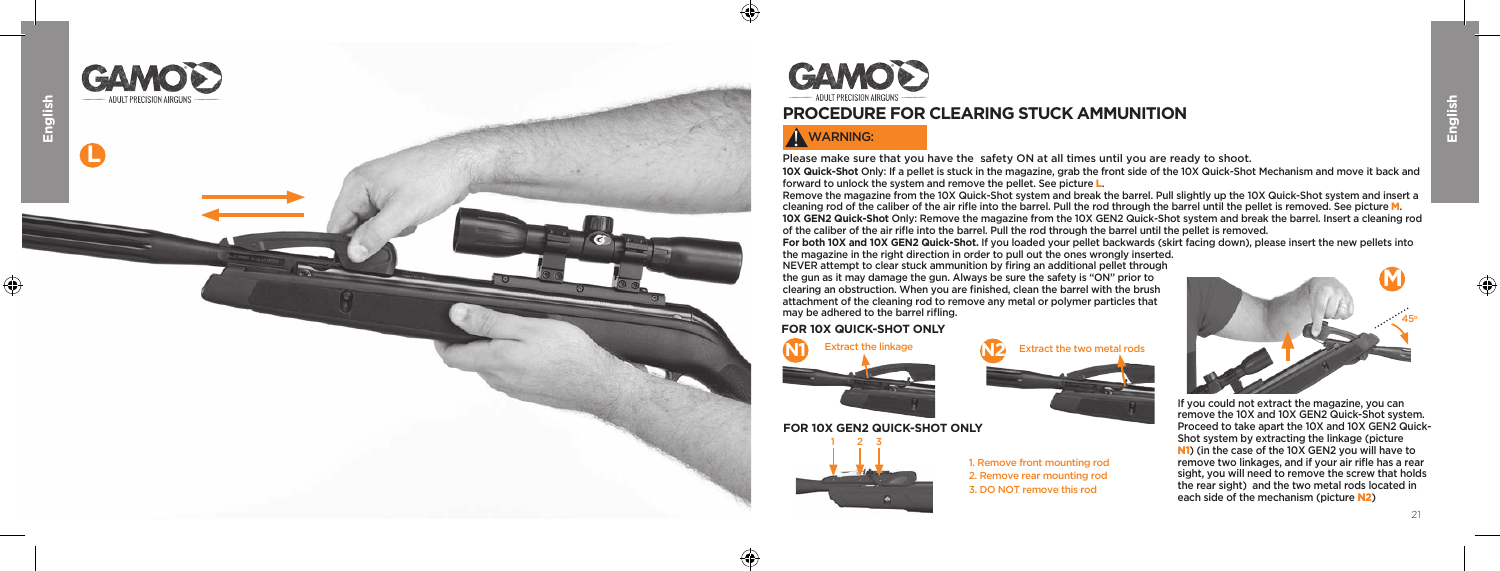$\bigoplus$ 



## **SIGHT PICTURE AND ADJUSTMENT**

Your Gamo air rifle comes with the scope unmounted. Please follow the instructions that come inside the box of the scope to mount it on your air rifle.

The sight picture should look like the examples. To sight in your rifle, remove the caps covering the windage and elevation adjustment knobs. **B**  $\frac{1}{2}$ 

## **WINDAGE ADJUSTMENT**

Turn the windage adjustment screw 1 (fig. B) clocwise to move the point of impact left and counter-clocwise to move the point of impact to the right.

## **ELEVATION ADJUSTMENT**

Turn the elevation screw 2 (fig. B) clockwise to lower the point of impact and counterclockwise to raise the point of impact.

## **FOLLOW THESE INSTRUCTIONS IF YOUR GAMO RIFLE CAME WITH AN ILLUMINATED RETICLE SCOPE**

You must remove the protective battery cover before use. Pull the plastic tab to expose battery to contact. The battery switch is located on left side of the scope saddle. The illuminated feature is activated by turning the rheostat switch. Each click will increase the intensity. To turn off the illuminated reticle, turn the knob to the zero position. To install the battery remove the cap of the rheostat. Place the battery in the rheostat face down and replace the rheostat cap.

## **DISASSEMBLING THE FRONT SIGHT, ONLY APPLICABLE FOR 10X GEN2 QUICK-SHOT MODELS WITH OPEN SIGHTS**

This is only for air rifles equipped with the 10X GEN2 Quick-Shot and have open sights. When seeing through the scope, it is possible that you see the front sight of the air rifle (this normally happens with scopes with adjustable magnification and when the adjustment is below 4.5X). If that is something that bothers, the front sight can be disassembeld (front sight cover and optionally the fiber optic part).

In order to disassemble the front sight cover, it is recommended to use two small screwdrivers (or similar tool) pulling both screwdrivers towards each other, as seen in picture C.



**2**



Once the front sight cover has been removed, there is the option of also removing the fiber optics part. Just carefully slide to the side the fiber optics part to remove it from the barrel, as seen in PICTURE D.



## **STORAGE**

 $\bigoplus$ 

⊕

For best performance and to avoid damage, treat the multishot system carefully: keep it clean, do not force it, do not recline the rifle in where the multishot system is in touch with anything, mainly when the rifle is being carried or stored.

Air guns should be carefully stored to prevent access by children and unauthorized users.

These products are designed to look, handle and function like rifles. These products should be stored in such a manner to protect against theft and subsequent misuse.

Remove the 10X Quick-Shot magazine from the air rifle before storage.

Always check to see if the GAMO AIR RIFLE is unloaded when removed from storage or received from another person.

Always store your GAMO AIR RIFLE after it has been cleaned and given a light coat of oil. Always store your GAMO AIR RIFLE in a clean dry place. It is recommended that you store this product in a GAMO case with appropriate anti-corrosion materials.

## **WHEN STORING YOUR RIFLE, ALWAYS MAKE SURE IT IS NOT COCKED, IT IS UNLOADED AND THE SAFETY IS "ON".**

**Lock your air gun in a safe place to prevent unauthorized access.**

⊕

**English**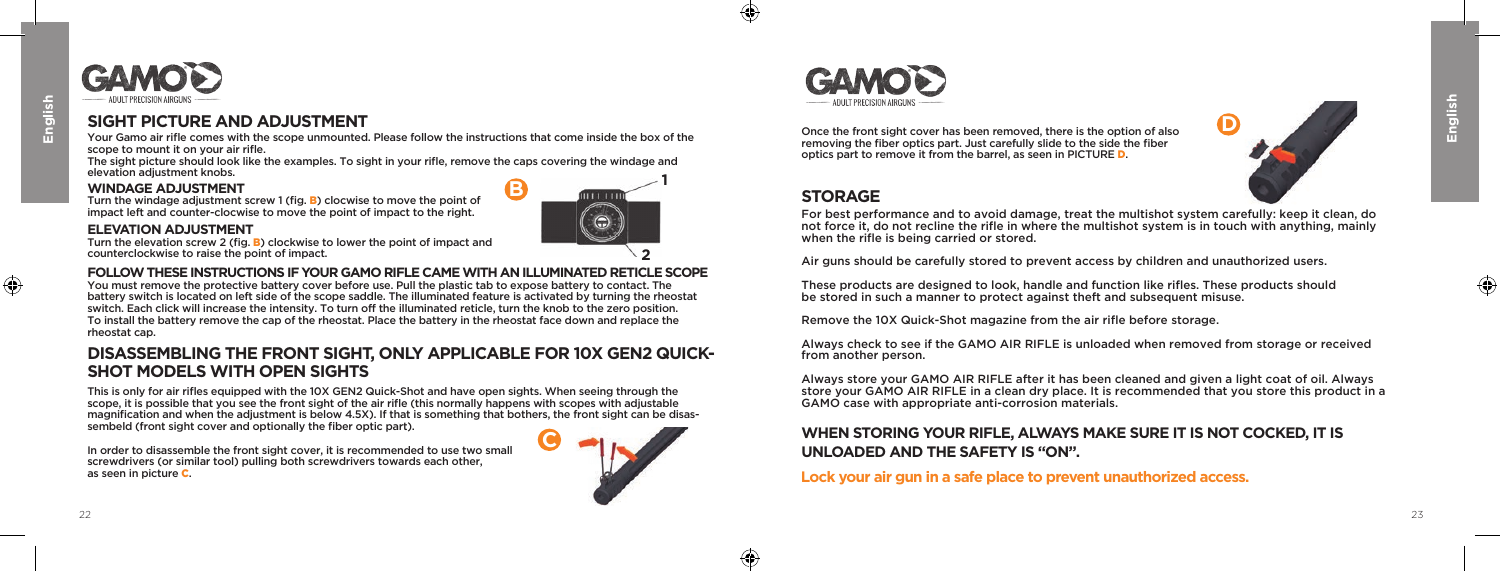⊕

## **CLEANING**

## $\Lambda$  WARNING:

## **MAKE SURE THAT THE RIFLE IS UNLOADED AND THE SAFETY IS "ON" BEFORE CLEANING.**

To clean the rifle barrel, always open the barrel in the same way as when loading it. Use the appropiate caliber cleaning rod, rod tip, patches and bore brush with gun solvent to clean it. You should NEVER use lubricating oil inside the barrel or breech. It is helpful if you occasionally apply a small amount of GAMO oil to the barrel pivot, the two cocking-lever points, and the trigger pivot. You can also clean the outside metal parts with oil to prevent rusting.

NEVER PUT ANY OIL INSIDE THE BARREL OR THE BREECH. THE RESULTING COMBINATION COULD CAUSE IRREPARABLE DAMAGE TO YOUR RIFLE AND SERIOUS HARM TO YOU OR OTHER PEOPLE.



 $\bigcirc$ 

⊕

# ! **NORMAS DE SEGURIDAD**

### **Siempre lea y siga esta normas cada vez que maneje su CARABINA DE AIRE COMPRIMIDO DE GAMO.**

1. SIEMPRE APUNTE LA CARABINA EN UNA DIRECCIÓN SEGURA. NUNCA APUNTE SU CARABINA A PERSO- NAS O ANIMALES AÚN CUANDO USTED PIENSE QUE NO ESTÉ CARGADA.

2. Aprenda cómo funciona el seguro de su carabina. Familiarícese con el lugar donde el seguro está colocado y su funcionamiento.

3. Antes de manipular su carabina, active el seguro. Siempre mantenga el seguro activado, aunque la carabina no esté cargada. No desactive el seguro hasta justo antes de disparar.

4. Siempre mantenga sus dedos fuera del gatillo cuando coja la carabina o abata el cañón.

5. No cargue la carabina con un balín hasta que esté listo para disparar. Una carabina cargada nunca debería ser transportada dentro de un vehículo.

6. No camine, corra, salte o escale cuando transporte una carabina cargada con un balín.

## 7. Las carabinas de aire comprimido no son juguetes. **ES OBLIGATORIO QUE ESTA CARABINA DE AIRE COM- PRIMIDO SEA UTILIZADA BAJO SUPERVISIÓN DE UN ADULTO CUANDO PERSONAS DE MENOS DE 16 AÑOS DE EDAD UTILICEN ESTA CARABINA**

8. Nunca utilice este producto bajo la influencia del alcohol o drogas. El uso de una carabina representa una gran responsabilidad y requiere de toda la atención y conocimiento del que la utiliza.

9. Siempre utilice protección para los ojos cuando dispare y limpie su carabina. Asegúrese que cualquier otra persona alrededor de la carabina también lleva protección para los ojos.

10. Siempre utilice protección para los oídos al disparar. Asegúrese que cualquier otra persona alrededor de la carabina también lleva protección para los oidos.

 $\frac{24}{2}$ 11. Este siempre seguro de lo que existe detrás del blanco. Un balín puede pasar a través del blanco y herir o dañar lo que haya detrás de éste.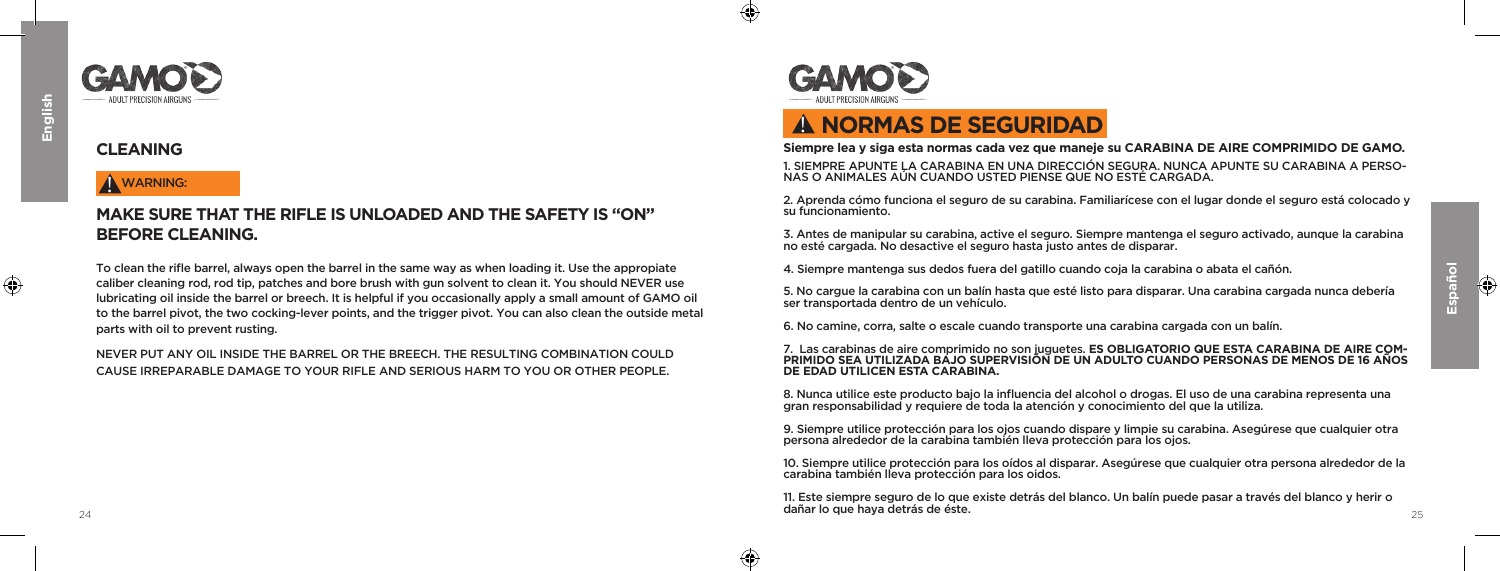

12 .PRECAUCIÓN – La barrera/bastión/blanco debe ser inspeccionado por posible desgaste después de cada uso. Discontinuar el uso de este si ve que la superficie de este está desgastado o dañado. Siempre sitúelo en un lugar seguro en caso de que fallase o se rompiera. Deje de utilizarlo si observa que el balín rebota.

13 .Después de completar la sesión de tiro, retire todo balín que pueda estar en la carabina incluido el cargador 10X Quick-Shot y 10X GEN2 Quick-Shot. Nunca guarde la carabina con un balín cargado.

14. Después de utilizar la carabina y antes de guardarla, siempre asegúrese de que no queda ningún balín en la carabina.

15. La carabina y los balines deberían ser guardados en lugares separados y seguros. Siempre mantenga la carabina fuera del alcance de los niños. La carabina debería ser guardada bajo llave, en una caja de seguridad o habitación bajo llave. Nunca guarde una carabina cargada.

## **A** ADVERTENCIA:

Nunca modifique o altere su carabina GAMO. La modificación del producto puede provocar el mal funcionamiento de éste y puede convertir la carabina en un producto inseguro.

# A ADVERTENCIA:

Cualquier cambio en el rendimiento, como un recorrido más corto del gatillo o más suave, es un indicador del posible desgaste por el uso de la carabina. En tal caso, la carabina debería ser inspeccionada, reemplazada, o reparada. Las reparaciones deben ser llevadas a cabo por personal cualificado.

# **A** ADVERTENCIA:

Revise cualquier carabina que haya caído al suelo y asegúrese que su funcionamiento no ha sido alterado.

# A ADVERTENCIA<sup>.</sup>

La munición de plomo para carabinas contiene un producto químico conocido en el Estado de California por causar cáncer y defectos congénitos (u otros daños reproductivos). No inhale el polvo provocado por los balines y no se los ponga en la boca. Lávese las manos después de tocar los balines.

# **A** ADVERTENCIA:

No modifique la carabina, no la manipule o utilice de forma amenazadora, no la muestre en público. La carabina podría<br>ser confundida por un arma real causando una respuesta armada por las autoridades. Esto puede causar les



 $\bigoplus$ 

⊕

# **CARABINA DE CAÑÓN ABATIBLE GAMO 10X QUICK-SHOT Y 10X GEN2 QUICK-SHOT ADVERTENCIAS SOBRE MUNICIÓN**

# A ADVERTENCIA:

Las carabinas de aire comprimido no son un juguete. Un mal uso puede resultar en lesiones serias o la muerte. Vaya con cuidado, dispare con seguridad. Su carabina GAMO dispara balines de plomo o aleación de calibre 4,5 o 5,5 El calibre de su carabina está marcado en en el cañón de su carabina. Utilice únicamente balines de calibre correspondiente al calibre de su carabina. El uso de otros proyectiles puede hacer que la carabina no sea segura. Nunca reutilice munición de ningún tipo. El uso de balines de otros calibres puede dañar la carabina y causar lesiones serias o la muerte. Para el mejor rendimiento utilice solo munición GAMO para su carabina GAMO. Nunca dispare BB´s (bolas de metal) o dardos con su carabina GAMO. Para el mejor funcionamiento de la carabina, trate el sistema multishot con cuidado: maténgalo limpio, no lo

## A ADVERTENCIA:

fuerce, y no lo apoye contra nada.

Nunca utilice balines más largos de 0.39 in (10mm).

## **A** ADVERTENCIA:

Antes de cargar o disparar su carabina por primera vez, pase una baqueta de limpieza por el cañón para asegurarse de que no hay obstrucciones. Siempre active el seguro antes de manipular una carabina, cargarla o descargarla.

**Español**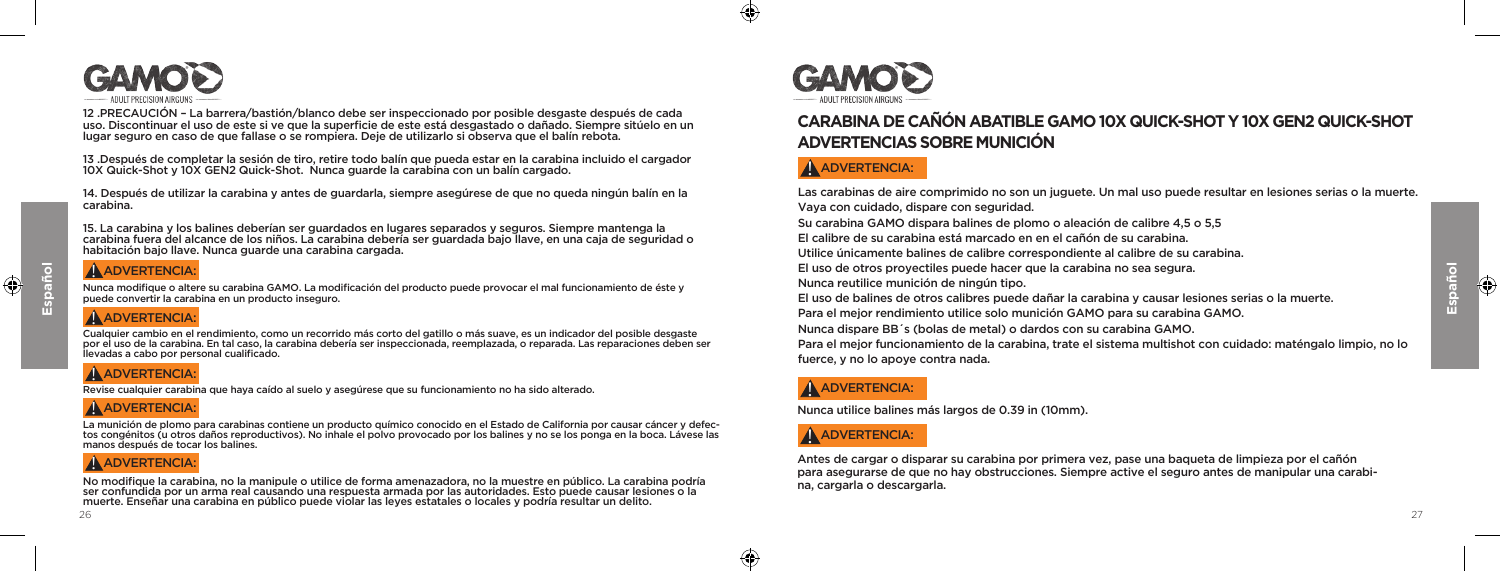

# ! ADVERTENCIA **DISPARO**

Siempre utilice gafas de protección comerciales para los ojos, incluyendo las gafas graduadas si es el caso, ponga siempre las gafas de protección encima de las graduadas, cuando manipule o dispare la carabina. Asegúrese que su barrera/bastión/blanco es inspeccionado antes y después de cada uso. Discontinuar el uso de este si ve que la superficie de este está desgastado o dañado. Siempre sitúelo en un lugar seguro en caso de que fallase o se rompiera. Deje de utilizarlo si observa que el balín rebota. Si un balín queda alojado dentro de la carabina refiérase a la sección de "PROCEDIMIENTO DE LIMPIEZA DE MUNICIÓN ATASCA-DA". Cada vez que la carabina sea guardada después de su uso, asegúrese de que todos los balines se han disparado, de que su carabina no tiene ningún balín alojado, y de que el cañón no ha sido abatido/cargado.

# ! **OPERACION DE SEGURIDAD**

A ADVERTENCIA

Nunca confíe en ningún seguro mecánico.

## **A** ADVERTENCIA

No hay ningún sustituto al control del cañón. Siempre apunte la carabina hacia un lugar seguro.

El seguro está localizado delante del gatillo (ver página 4, punto 4). El seguro está activado cuando la palanca está hacia atrás (al lado del gatillo). Para desactivar el seguro, mueva la palanca hacia delante (alejándola del gatillo).

Siempre active el seguro cuando manipule, transporte, cargue o descargue la carabina. No presione el gatillo cuando esté activando el seguro.



# **IDENTIFIQUE SU SISTEMA MULTISHOT INSTRUCCIONES DE USO**

Su carabina está equipada con el sistema GAMO 10X Quick-Shot o GAMO 10X GEN2 Quick-Shot. Por favor vea las fotos aquí abajo para identificar qué 10X Quick-Shot tiene en su carabina.



45

⊕



# **10X QUICK-SHOT 10X QUICK-SHOT GEN2**



**Español**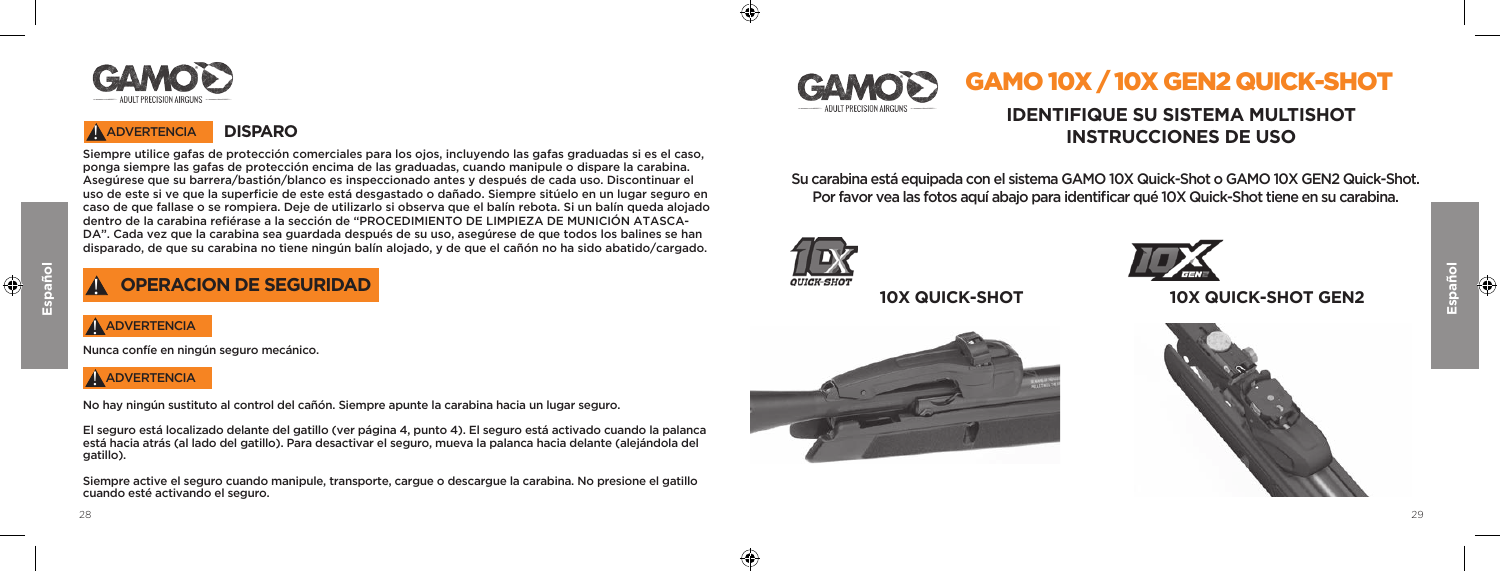

# **PASO 1 · CARGAR LOS BALINES EN EL CARGADOR**

cañón (el último) Asegúrese de que el último balín se ha disparado.

# A ADVERTENCIA:

Nunca confíe en ningún indicador de carga o mecanismo de seguro. SIEMPRE trate su carabina como si estuviera cargada.

## A ADVERTENCIA:

Asegúrese que tiene el seguro activado en todo momento, hasta que esté listo para disparar.

Inserte los balines en el cargador con la punta del balín mirando hacia abajo como se puede ver en la foto A. Inserte el primer balín en el cargador. Para insertar el segundo balín, debe hacer girar el tambor en la dirección de las flechas marcadas en éste. Repita estos pasos hasta que haya insertado 10 balines.

Si ha cargado los balines al revés (la cola/falda del balín mirando hacia abajo), refiérase a la sección "PROCEDIMIEN-TO DE LIMPIEZA DE MUNICIÓN ATASCADA".

El cargador tiene una ventana donde puede ver la cantidad de balines que quedan. La capacidad máxima del cargador es 10 balines. Ver foto B.

El símbolo triangulo indica que no hay balines en el cargador, pero podría haber un balín alojado en el

Cuando el cargador está vacío, el símbolo <u>A</u> aparecerá en la ventana del cargador. Ver foto C.

# A ADVERTENCIA:



El 10X y 10X GEN2 Quick-Shot tienen diferentes tipos de cargadores, por favor asegúrese de comprar y utilizar el cargador correspondiente a su sistema Quick-Shot.



# **PASO 2 · INSERTAR EL CARGADOR EN LA CÁMARA**

# A ADVERTENCIA:

Inserte el cargador en el sistema 10X o 10X GEN2 Quick-Shot como en la foto D. Pulse hacia abajo hasta que oiga el mecanismo encajar. Por favor asegúrese que tiene el seguro activado en todo momento hasta que esté listo para disparar.

# A ADVERTENCIA:

⊕

Asegúrese de que empuja el mecanismo hacia abajo hasta que oiga el mecanismo encajar.

Para prevenir que el cargador no se haya insertado del revés, hay una muesca en uno de los lados del cargador, ver foto E.

En el caso del 10X GEN2: Asegúrese de insertar el cargador con la lengüeta mirando hacia abajo y hacía el culatín de la carabina. Insértela en el 10X GEN2 y deslízela suavemente hacia delante en dirección al cañón, hasta que oiga un ruido y quede encajada en el mecanismo.

## **SOLO PARA 10X QUICK-SHOT**







## **SOLO PARA 10X GEN2 QUICK-SHOT**





**Español**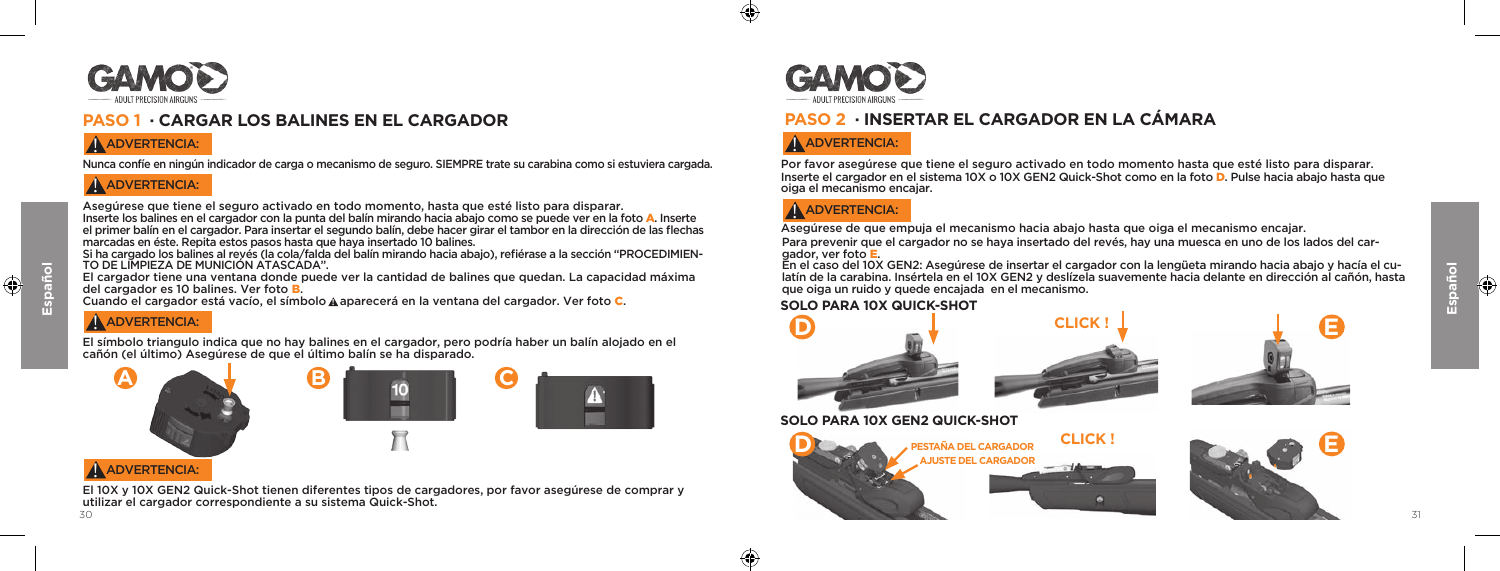

## **PASO 3 · DISPARO**

Active el seguro hasta que esté listo para disparar.

3.1 Una vez que el cargador ha sido insertado, abata el cañón (asegúrese de que lo abate completamente), y devuélvalo a la posición inicial. No ponga su mano o los dedos entre el sistema multishot y la cámara mientras devuelve el cañón a su posición de disparo inicial.

## A ADVERTENCIA:

Ahora la carabina está cargada y lista para disparar. Tiene un balín en la recámara del cañón.

3.2 Cuando esté listo para disparar, desactive el seguro y pulse el gatillo.

3.3 Para disparar un segundo balín, active el seguro, abata el cañón de nuevo para cargar un segundo balín en la recámara del cañón. 3.4 Ponga el cañón en la posición inicial, y cuando esté listo para disparar, desactive el seguro y pulse el gatillo.

3.5 Repita esta operación hasta que haya disparado 10 balines y la ventana muestre un símbolo de advertencia (el cargador está vacío).

# $\Lambda$  ADVERTENCIA:

El símbolo triangulo indica que no hay balines en el cargador, pero podría haber un balín alojado en el cañón **F alaber a de la campa de la campa de la campa de la campa de la campa de la campa de la campa de la campa de l** 

Esta carabina está equipada con un seguro manual que funciona igual que el de un arma real. Mientras que Gamo recomienda activar el seguro manual para cada carga de balín (o abatimiento de cañón), el seguro permite disparar rápidamente varios balines sin tener que activar el seguro para cada tiro. Siempre active el seguro cuando acabe de utiliza la carabina. Siempre active el seguro cuando inserte o retire el cargador.



45

⊕

# **A** ADVERTENCIA:

AMARTILLADO FALLIDO. Si en algún momento se empieza a amartillar el cañón pero no se llega al final del recorrido, un balín podría haberse desplazado desde el cargador a la cámara. Si vuelve a amartillar el cañón por segunda vez, puede ser que introduzca un segundo balín en el cámara, forzando y finalmente deformando o dañando el muelle. Para evitar este problema, si hay un amartillado fallido, mueva el cañón hacia atrás hasta que llegue a su posición original, retire el cargador, abata el cañón para completar el amartillado, y dispare el balín hacia un lugar seguro para vaciar cualquier balín cargado con anterioridad. El cargador se puede volver a montar en la carabina, y empezar a utilizarla con normalidad.

Nunca abata el cañón por más de una vez sin antes haber disparado el balín que había en la recámara del cañón. El sistema 10X y 10X GEN2 Quick-Shot no está diseñado para cargar más de un balín a la vez. Si Usted abate el cañón por más de una vez sin haber disparado previamente la carabina, Usted podría haber cargado a la recámara del cañón más de un balín. Esto podría dañar el sistema 10X y 10X GEN2 Quick-Shot. Por favor refiérase a la sección "PROCEDIMIENTO DE LIMPIEZA DE MUNICIÓN ATASCADA" para retirar la munición.

# **A** ADVERTENCIA:

Si Usted no está seguro si un balín está en la recámara del cañón o no, en el caso del 10X Quick-Shot, como se ve en la foto F, levántelo con cuidado para ver si hay algún balín en el cañón (ver foto G). En el caso del 10X GEN2 Quick-Shot, no tiene que levantar el sistema, vea foto G2. En ambos casos, nunca abata el cañón por completo CON EL CARGADOR PUESTO, si lo hace estará cargando otro balín (ver foto H). Otra opción es disparar la carabina hacia un lugar seguro para asegurarse de que no hay ningún balín cargado.

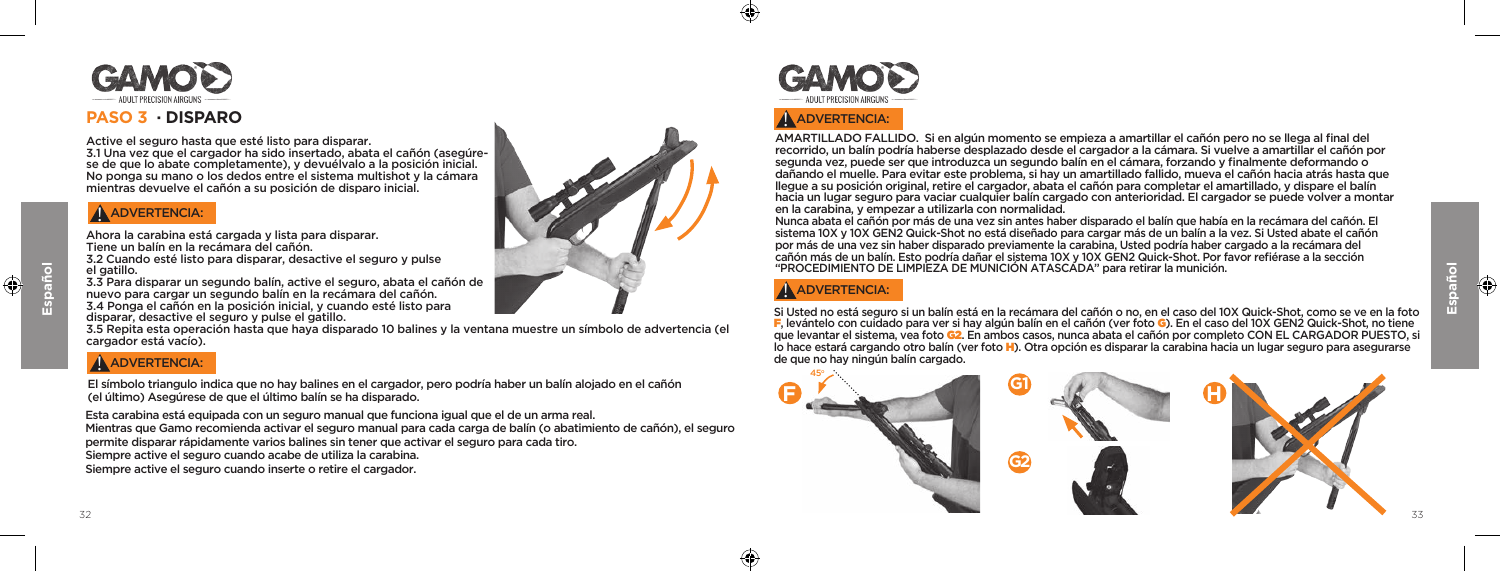

## INDICADOR DE CARGADOR VACÍO

El cargador tiene un indicador que muestra: 1,2,3,4,5,6,7,8,9,10 que indica el número de balines que están cargados en un cargador.

Un triángulo de advertencia y un punto blanco/gris que indica que el cargador está vacío. Ver fotos I.

## A ADVERTENCIA:

Nunca confíe en ningún indicador de carga o mecanismo de seguro. Siempre trate su carabina como si estuviera cargada.

## A ADVERTENCIA:

El triángulo de advertencia indica que no hay más balines en el cargador, pero podría haber algún balín en el cañón (el último). Asegúrese que el último balín ha sido disparado. En el caso del 10X GEN 2 Quick-Shot, es también posible chequear visualmente si hay un balín en el cargador.



 $\bigoplus$ 





**FOR 10XGEN 2 QUICK-SHOT ONLY**





 $\bigoplus$ 

↔

# **PASO 4 · RETIRAR EL CARGADOR**

# A ADVERTENCIA:

Por favor asegúrese de que el seguro está activado en todo momento hasta que esté listo para disparar.

4.1 Pulse el botón que está delante de la ranura donde se inserta el cargador (ver foto J). 4.2 El cargador saltará y ahora puede ser retirado (ver foto K).

## **SOLO PARA 10X QUICK-SHOT**









**Español**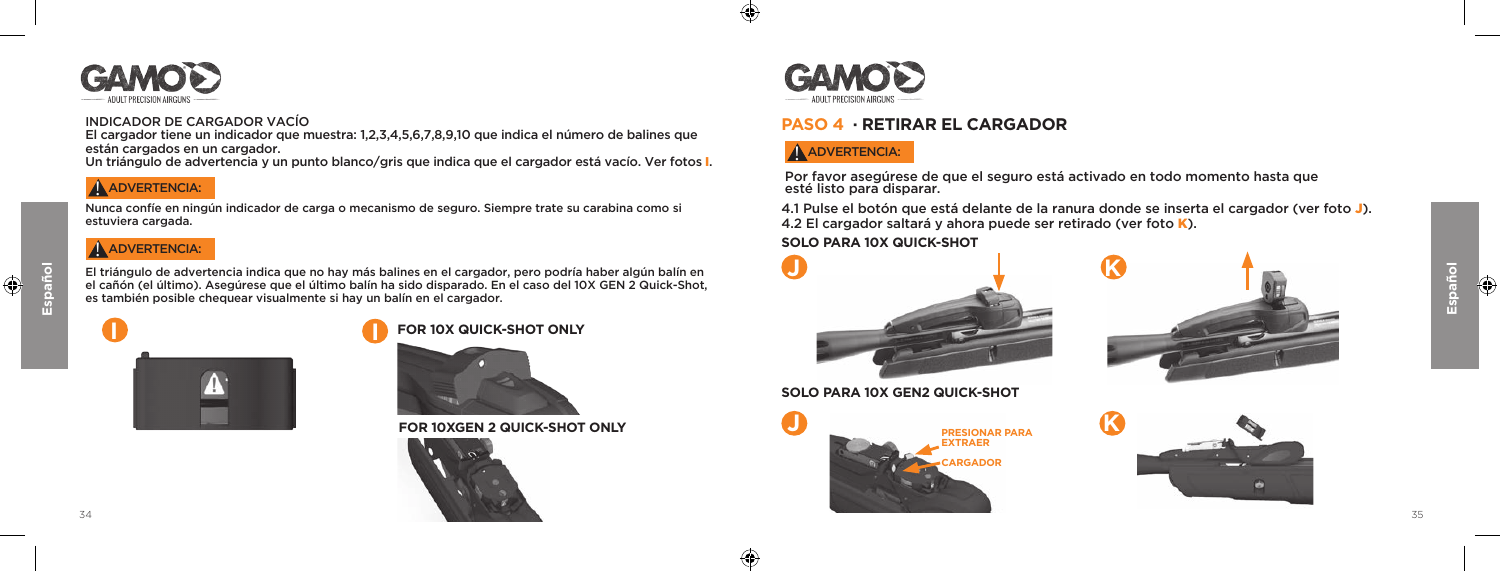



 $\bigoplus$ 

 $\bigoplus$ 

# **PROCEDIMIENTO DE LIMPIEZA DE MUNICIÓN ATASCADA**

## **A** ADVERTENCIA:

Por favor asegúrese de que el seguro está activado en todo momento hasta que esté listo para disparar. **Sólo para 10X Quick-Shot:** Si un balín se queda atascado en el cargador, coja el 10X Quick-Shot y muévalo hacia adelante y atrás para desbloquear el sistema y el balín. Ver foto L.

Saque el cargador del 10X Quick-Shot y carague a continuación la carabina abatiendo el cañón. Levante ligeramente el 10X Quick-Shot e inserte la baqueta del calibre correspondiente por el cañón. Deslice la baqueta por el cañón hasta que el balín haya salido. Ver foto M.

**Sólo para el 10X GEN2 Quick-Shot:** Retire el cargador del 10X GEN2 Quick-Shot y abata el cañón. Inserte la baqueta del cali bre correspondiente por el cañón. Pase la baqueta hasta que el balín salga.

**Para ambos 10X y 10X GEN2 Quick-Shot:** Si ha cargado los balines del revés (la cola/falda del balín mirando hacia abajo), por

favor inserte nuevos balines en el cargador de forma correcta para hacer caer los que estan mal colocados. NUNCA intente desatascar munición disparando otro balín, ya que esto puede dañar la carabina. Asegúrese que el seguro está activado antes de manipular la carabina para quitar una obstrucción. Cuando haya finalizado, limpie el cañón con el cepillo de la baqueta para limpiar las partículas o restos que hayan podido quedar dentro del cañón.

## **SOLO PARA 10X QUICK-SHOT**



## **SOLO PARA 10X GEN2 QUICK-SHOT**



1 Retirar bisagra de la parte delantera 2 Retirar bisagra de la parte trasera 3 NO retirar esta bisagra

**M** 45

En el caso de que no haya podido quitar el cargador del 10X o 10X GEN 2 Quick-Shot, Usted puede retirar el 10X o 10X GEN 2 Quick-Shot extrayendo la bisagra (foto N1) (en el caso del 10X GEN2 Usted tendra que extraer dos bisagras, y si su carabina tiene punto de mira y alza, tendra que quitar el tornillo que tiene el alza) y los dos ancla jes en cada lado del 10X o 10X GEN2 Quick-Shot. (foto N2 )

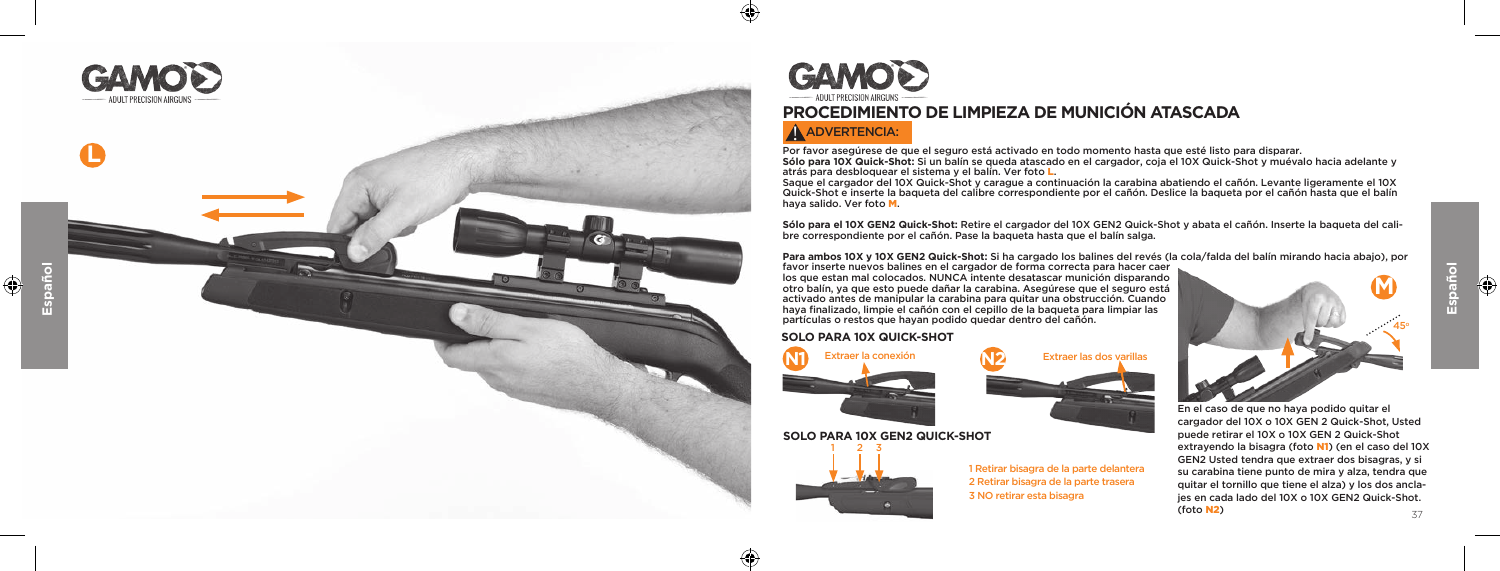

# **IMAGEN Y REGULACIÓN DE MIRA (VISOR TELESCÓPICO)**

Su carabina GAMO viene equipada con un visor desmontado. Por favor siga las instrucciones que vienen en la caja del visor para montarlo en su carabina. **1**

## **REGULACIÓN DE DERIVA**

Gire el tornillo de regulación

en deriva 1 (Figura B) en el sentido de las manecillas del reloj para mover el punto de impacto a la izquierda y en el sentido contrario al de las manecillas del reloj para mover el punto de impacto a la derecha.



**B**

## **REGULACIÓN DE ELEVACIÓN**

Gire el tornillo 2 (Fig. B) en el sentido de las manecillas del reloj para bajar el punto de impacto y en el sentido con-**2** trario al de las manecillas del reloj para elevar el punto de impacto.

## **SIGA ESTAS INSTRUCCIONES SI SU CARABINA DE GAMO TIENE UN VISOR TELESCÓPICO DE RETÍCULA ILUMINADA**

Deber retirar la tapa protectora de la batería antes de su uso. Retire el plástico para que la batería haga contacto. El interruptor de la batería está localizado a la izquierda de la torreta del visor. La opción de iluminación se activa activando el interruptor de reóstato. Cada clic incrementa la intensidad. Para apagarlo, gírelo a la posición cero. Para instalar la batería retire la tapa del reóstato. Inserte la batería en el reóstato mirando hacia abajo y coloque la tapa de nuevo.

## **DESMONTAJE DEL PUNTO DE MIRA FRONTAL, SOLO APLICA A MODELOS DE CARABINA CON 10X GEN2 QUICK-SHOT Y CON MIRAS ABIERTAS**

Esta sección solo aplica a carabinas equipadas con el 10X GEN2 Quick-Shot y que tengan miras abiertas. Cuando se mira a través del visor, es posible que se vea la mira frontal de la carabina (esto suele ocurrir con visores de aumento ajustable y cuando el ajuste está por debajo de 4.5X). Si esto es una molestia, la mira frontal se puede desmontar (el cubrepunto y también de forma opcional el portafibra). Para desmontar el cubrepunto se recomienda usar un par de destornilladores pequeños ( o similares ) haciendo palanca a modo de pinzas. Ver Foto C. **C**





 $\bigoplus$ 

⊕

Una vez el cubrepunto ha sido desmontado, hay la opción de desmotar también el portafibras. Deslizar con cuidado lateralmente el portafibra para sacarlo de su alojamiento. Ver foto D.

## **GUARDAR SU CARABINA**



Para el mejor funcionamiento de la carabina, trate el sistema multishot con cuidado: maténgalo limpio, no lo fuerce, y no lo apoye contra nada.

Las carabinas deben ser guardadas en un lugar seguro fuera del alcance de los niños o usuarios no autorizados.

Estos productos están diseñados para parecer y funcionar como rifles. Estos productos deberían ser guardados como si se trataran de rifles para protegerlos de uso no autorizado o robo.

Retire el cargador antes de guardar la carabina.

Siempre asegúrese de que la carabina no está cargada cuando la retire de donde la tenía guardada o cuando otra persona se la dé.

Limpie y dele una pequeña capa de aceite a la carabina antes de guardarla. Siempre guarde su carabina en un lugar limpio y seco. Se recomienda utilizar una funda Gamo con materiales anti-corrosión para guardarla.

**CUANDO GUARDE SU CARABINA, SIEMPRE ASEGÚRESE QUE NO ESTÁ CARGADA O AMARTILLADA, ES DECIR, QUE PREVIAMENTE NO SE HAYA ABATIDO EL CAÑÓN. ASEGÚRESE DE QUE NO ESTÁ CARGADA Y QUE EL SEGURO ESTÁ ACTIVADO.** 

**Guarde su carabina bajo llave en un lugar seguro para prevenir su acceso no autorizado.** 

 $\bigcirc$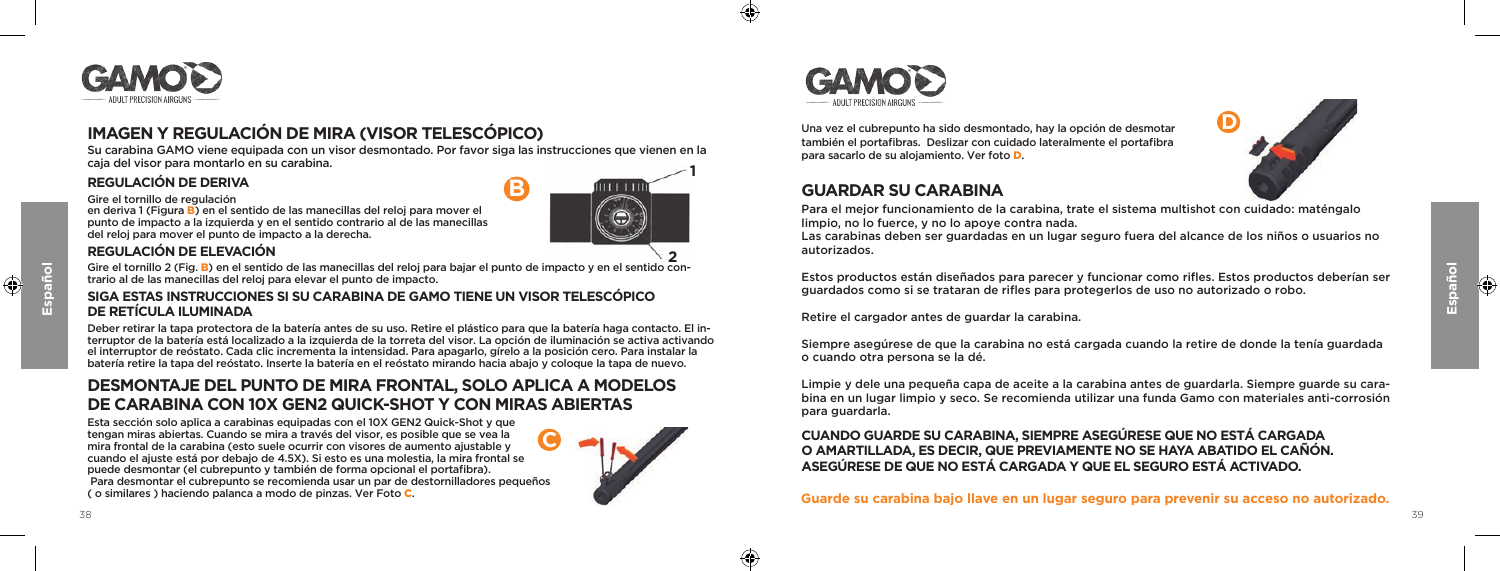

## **LIMPIEZA**

## A ADVERTENCIA:

# **ASEGURESE DE QUE LA CARABINA ESTÉ DESCARGADA Y EL SEGURO ESTÉ ACTIVADO (ON) ANTES DE LIMPIARLA.**

Para limpiar el cañón de la carabina, abata el cañón como si fuera a cargar un balín. Utilice una baqueta de acuerdo al calibre, punta de baqueta, paño especial, paño y cepillo para la ánima con líquido solvente adecuado para carabinas. NUNCA utilice aceite lubricante para el cañón. Es conveniente de vez en cuando añadir aceite GAMO en el pivote del cañón, los dos puntos de la palanca de carga y el pivote del gatillo. También puede limpiar las partes externas de metal con aceite para prevenir oxidación.

NUNCA PONGA ACEITE DENTRO DEL CAÑÓN O EN LA RECÁMARA. ESTA COMBINACIÓN PODRÍA PRODUCIR DAÑOS IRREPARABLES A SU CARABINA Y CAUSAR SERIAS LESIONES A USTED Y A OTRAS PERSONAS.



 $\bigcirc$ 

⊕

# **RÈGLES DE SÉCURITÉ**

**Veuillez toujours lire et suivre ces règles pour chaque utilisation de votre CARABINE À AIR COMPRIMÉ GAMO.**

1. POINTEZ VOTRE CARABINE DANS UNE DIRECTION SÛRE. NE JAMAIS POINTER VOTRE CARABINE SUR DES PERSONNES OU DES ANIMAUX, MEME SI VOUS PENSEZ QU'ELLE N'EST PAS CHARGEE.

2. Apprenez à utiliser la sûreté de votre carabine. Habituez-vous à l'endroit où elle est située et à son fonctionnement.

3. Avant la manipulation de votre carabine, activez la sûreté. Conservez toujours la sûreté activée, même si la carabine n'est pas chargée. Ne désactivez la sûreté qu'au moment avant de tirer.

4. Maintenez toujours vos doigts en dehors de la détente lorsque vous saisissez votre carabine ou rabattez le canon.

5. Ne chargez la carabine avec un plomb qu'au moment où vous serez prêt à tirer. Une carabine chargée ne doit pas être transportée dans un véhicule.

6. Ne marchez pas, ne courez pas, ne sautez pas ou n'escaladez pas lorsque vous transportez votre carabine chargée.

7. Les carabines à air comprimé ne sont pas des jouets. L'UTILISATION DE CETTE CARABINE PAR DES PER-SONNES ÂGÉES DE MOINS DE 16 ANS DOIT ÊTRE OBLIGATOIREMENT SURVEILLÉE PAR UN ADULTE.

8. N'utilisez jamais ce produit sous l'influence d'alcool ou de drogue. L'utilisation d'une carabine représente une grande responsabilité et requiert toute l'attention et la connaissance de la personne qui l'utilise.

9. Portez toujours une protection pour les yeux lorsque vous tirez et nettoyez votre carabine. Assurez-vous que toute autre personne autour de la carabine porte également une protection pour les yeux.

10. Portez toujours une protection pour les oreilles lorsque vous tirez ou nettoyez votre carabine. Assurez-vous que toute autre personne autour de la carabine porte également une protection pour les oreilles.

11. Soyez toujours sûr de ce qui se trouve derrière la cible. Un plomb peut traverser la cible et blesser ou abîmer ce qui se trouve derrière celle-ci.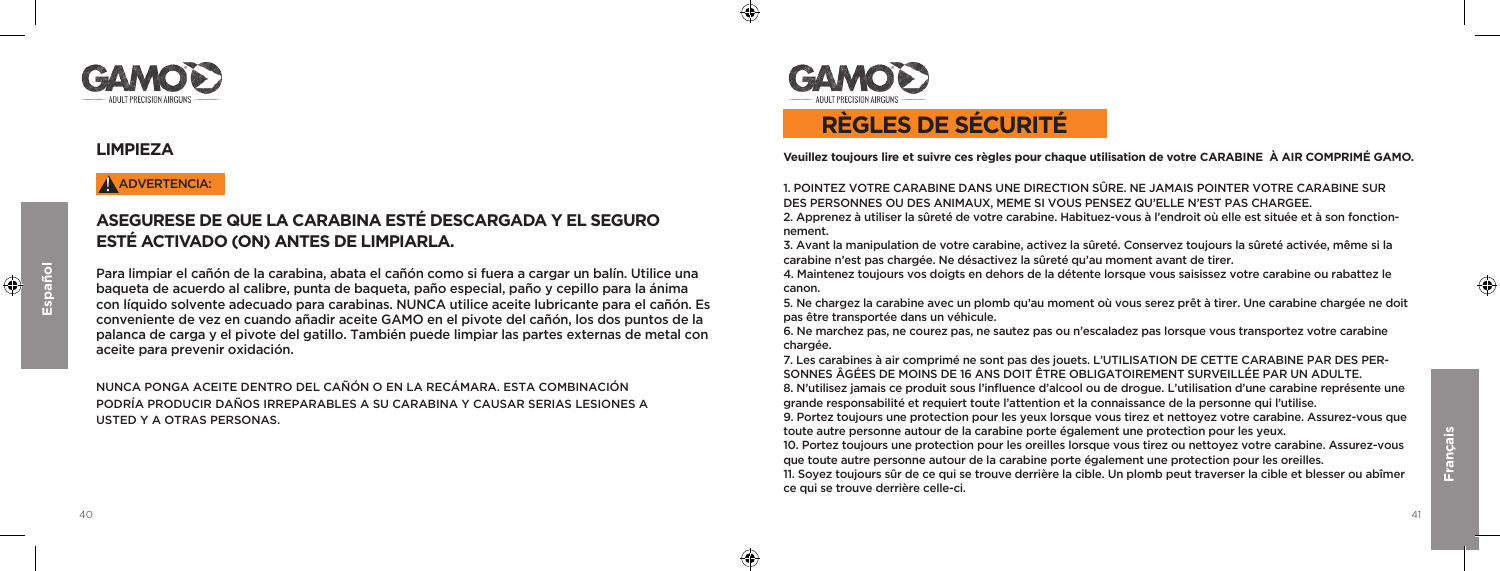

12. PRÉCAUTION – La barrière/bastion/cible doit être inspectée après chaque utilisation en raison d'usures possibles. Interrompre son utilisation si vous constatez que sa superficie est usée ou abîmée. Placez-la toujours dans un endroit sûr dans le cas où elle viendrait à faillir ou à se rompre. Cessez de l'utiliser si vous constatez que le plomb rebondit.

13. Après avoir terminé la session de tir, retirez tous les plombs qui pourraient se trouver dans la carabine, dont le chargeur 10X Quick-Shot. Ne conservez jamais votre carabine chargée.

14. Après l'utilisation de la carabine et avant de la ranger, assurez-vous toujours qu'il ne reste aucun plomb dans la carabine.

15. La carabine et les munitions doivent être conservées dans des endroits séparés et sûrs. Conservez toujours la carabine hors de la portée des enfants. La carabine doit être conservée sous clé, dans un coffre sécurisé ou dans une pièce fermée à clé. Ne jamais conserver une carabine chargée.

## A MISE EN GARDE:

N'apportez aucune modification ou changement à votre carabine GAMO. La modification du produit peut provoquer son mauvais fonctionnement et peut convertir la carabine en un produit dangereux.

# $A$  MISE EN GARDE:

Tout changement dans le rendement, comme un parcours plus court de la détente ou moins fort, est un indice d'usure possible de la carabine liée à son utilisation. Le cas échéant, la carabine devra être examinée, remplacée ou réparée. Les réparations doivent être réalisées par un personnel qualifié.

## **A** MISE EN GARDE:

Établissez un contrôle de toute carabine qui serait tombée par terre, et assurez-vous que son fonctionnement n'ait pas subi de modification.

## **A** MISE EN GARDE

Les munitions de plomb pour carabines contiennent un produit chimique connu par l'État de Californie qui provoquer des cancers et des défauts de naissance (ou autres malformations reproductives). Ne respirez pas et n'ingérez pas la poudre créée par les plombs. Lavez-vous les mains après avoir touché les munitions.

N'apportez pas de modification à la carabine, ne la manipulez pas ou ne l'utilisez pas de manière menaçante, ne la mon-<br>trez pas en public. La carabine pourrait être confondue avec une vraie arme provoquant une réponse arm des lois nationales ou locales et aboutir à une arrestation. A MISE EN GARDE:<br>N'apportez pas de modification à la carabine, ne la manipulez pas ou ne l'utilisez pas de manière menacante, ne la mon-



 $\bigoplus$ 

⊕

# **CARABINE CANON PLIANT GAMO 10X ET 10X GEN2 QUICK-SHOT MISES EN GARDE SUR MUNITION**

# $A$  MISE EN GARDE:

Las carabines à air comprimé ne sont pas des jouets. Une mauvaise utilisation peut entraîner des blessures graves ou la mort.

Utilisez-la avec précaution, tirez en toute sécurité.

Votre carabine GAMO tire des munitions de plomb ou alliage de calibre .177 ou .22.

Le calibre de votre carabine est indiqué sur la chambre de votre carabine.

Utilisez uniquement le calibre de munitions correspondant au calibre de votre carabine.

L'utilisation d'autres projectiles peut rendre la carabine dangereuse.

Ne réutilisez jamais une munition, de n'importe quel type.

L'utilisation de munitions d'autres calibres peut endommager la carabine et entraîner des blessures graves ou la mort.

Pour le meilleur rendement, utilisez uniquement des munitions GAMO pour votre carabine GAMO.

Ne tirez jamais de balles en métal (BB´s) ou de flèches avec votre carabine GAMO.

Pour un meilleur fonctionnement de la carabine, utilisez le système multishot avec délicatesse : maintenez-le propre, ne le forcez pas et ne l'appuyez contre rien.

## **A** MISE EN GARDE:

N'utilisez jamais de munitions plus longues que 10mm (0.39 in).

## $A$  MISE EN GARDE:

Avant de charger ou de tirer avec votre carabine pour la première fois, passez une baguette de nettoyage dans le canon pour vous assurer qu'il ne soit pas obstrué. Activez toujours la sûreté avant de manipuler une carabine, la charger ou la décharger.

**Français**

⊕

 $\bigoplus$ 

42 43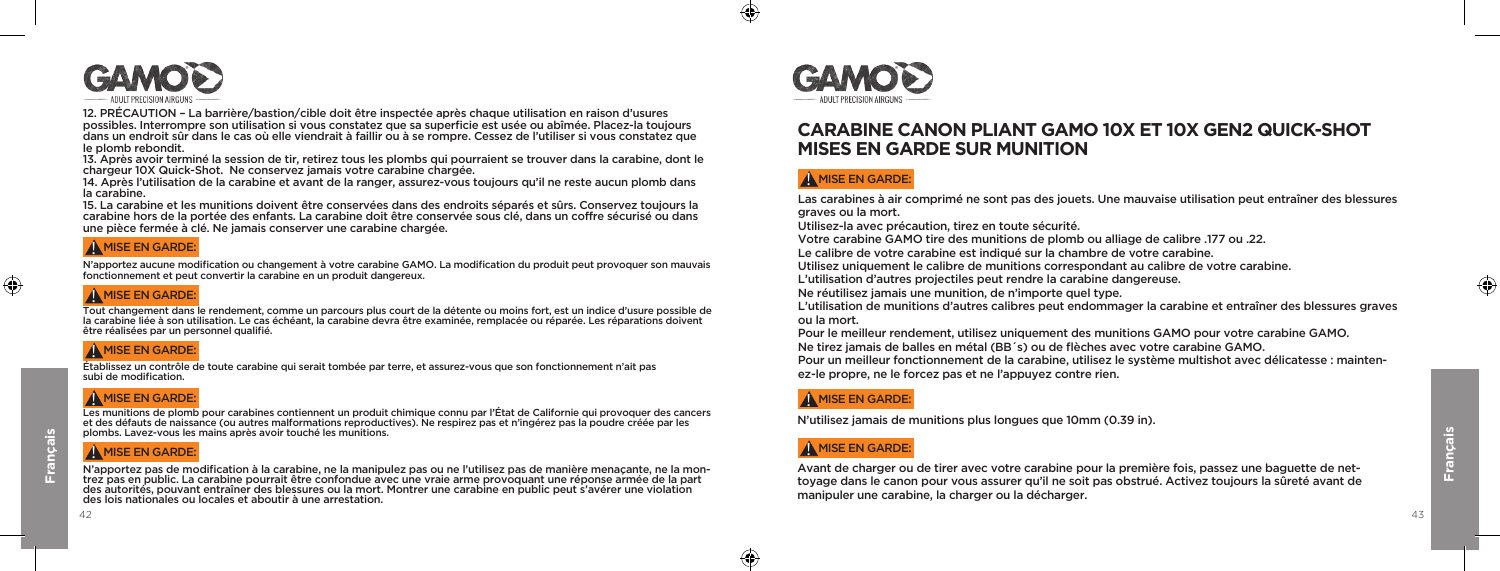

#### **TIR**  $A$  MISE EN GARDE:

Utilisez toujours des lunettes de protection commerciales pour les yeux, également si vous portez des lunettes graduées, mettez toujours les lunettes de protection sur les lunettes graduées lorsque vous manipulez ou tirez à la carabine. Assurez-vous que votre barrière/bastion/cible soit inspectée avant et après chaque utilisation. Interrompre son utilisation si vous constatez que sa superficie est usée ou abîmée. Placez-la toujours dans un endroit sûr dans le cas où elle viendrait à faillir ou à se rompre. Cessez de l'utiliser si vous constatez que le plomb rebondit. Si une munition reste bloquée dans la carabine, reportez-vous à la section « PROCÉDÉ DE NETTOYAGE DE MUNITION BLOQUÉE ». À chaque fois que vous rangez la carabine après son utilisation, assurez-vous que tous les plombs aient été tirés, que votre carabine ne possède aucun plomb bloqué, et que le canon ne soit pas rabattu/chargé.

# ! **OPÉRATION DE SÉCURITÉ**

Ne vous fiez à aucune sûreté mécanique.

## $A$  MISE EN GARDE:

Il n'existe aucun substitut au contrôle du canon. Pointez toujours votre carabine sur un endroit sûr.

La sûreté est située devant la détente (voir page 4, point 4). La sûreté est activée lorsque le levier se trouve en arrière (à côté de la détente). Pour désactiver la sûreté, enclenchez le levier vers l'avant (en l'éloignant de la détente).

Activez toujours la sûreté lorsque vous manipulez, transportez, chargez ou déchargez la carabine. N'appuyez pas sur la détente lorsque la sûreté est activée.

# GAMO 10X QUICK-SHOT GAMOI **INSTRUCTIONS D'OPÉRATION**

Votre carabine est équipée du système GAMO 10X o 10X GEN2 Quick-Shot. Veuillez consulter les photos ci-dessous pour identifier la version 10X Quick-Shot de votre carabine.



⊕





**10X QUICK-SHOT 10X QUICK-SHOT GEN2**



 $\bigoplus$ 

**Français**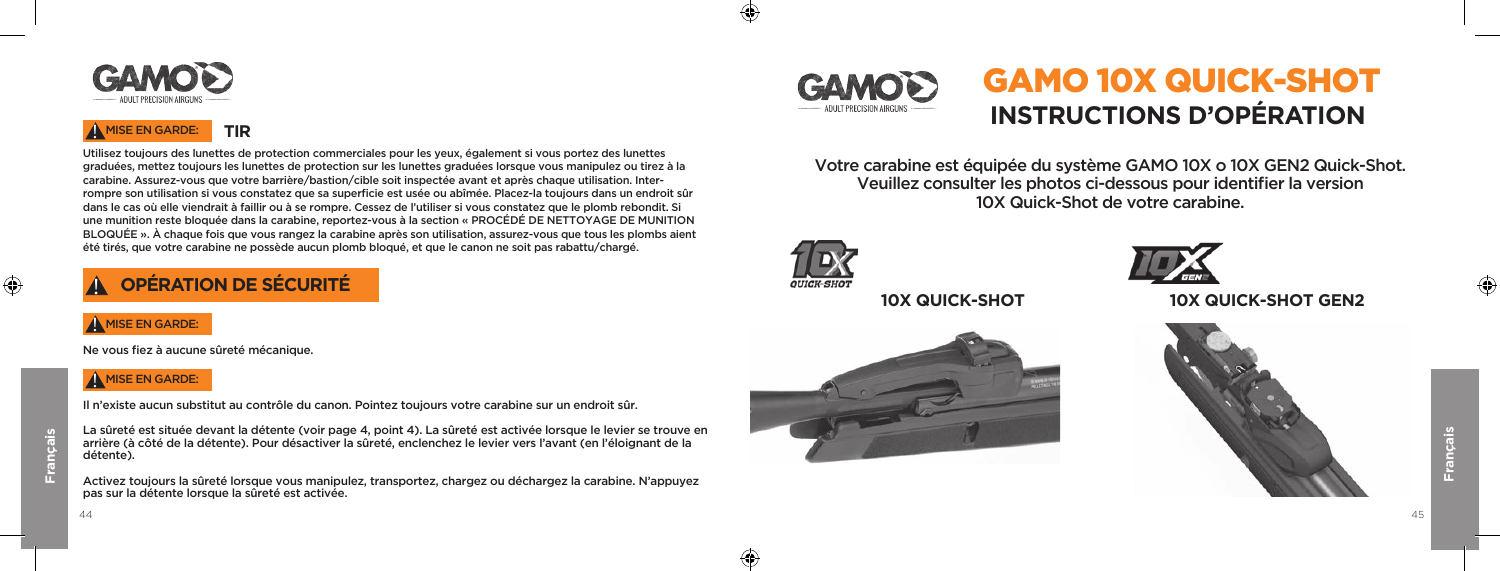

# **ÉTAPE 1 · CHARGER LES BALLES DANS LE CHARGEUR.**

## $A$  MISE EN GARDE:

Ne vous fiez jamais à un indicateur de charge ou mécanisme de sûreté. Manipuler TOUJOURS votre carabine comme si elle était chargée.

# $A$  MISE EN GARDE:

Insérez les munitions dans le chargeur avec la pointe de la munition orientée vers le bas comme l'indique la photo A. Insérez la première munition dans le chargeur. Pour insérer la deuxième munition, vous devez faire tourner le tambour dans la direction des flèches inscrites sur celui-ci. Répétez ce geste jusqu'à avoir inséré 10 munitions. Si vous avez chargé les munitions à l'envers (la jupe du plomb orientée vers le bas), reportez-vous à la section « PROCÉDÉ DE NETTOYAGE DE MUNITION BLOQUÉE ». Assurez-vous à tout moment que la sûreté est activée, jusqu'au moment où vous serez prêt pour tirer.

Le chargeur possède une fenêtre par laquelle vous pouvez voir la quantité de munitions restante. La capacité maximale du chargeur est de 10 munitions. Voir photo B. maximale du chargeur est de 10 munitions. Voir photo <mark>B.</mark><br>Lors que le chargeur est vide, le symbole **A** apparaitra sur la fenêtre du chargeur. Voir photo **C**.

# **A** ATTENTION:

Le symbole triangle indique qu'il n'y a pas de plombs dans le chargeur, mais un plomb pourrait être resté dans le canon (le dernier). Assurez-vous que le dernier plomb a bien été tiré.

⊕





# **ATTENTION:**

 $46$ Les 10X et 10X GEN2 Quick-Shot ont différents types de chargeurs. Veuillez vous assurer d'acheter et d'utiliser le chargeur correspondant à votre système Quick-Shot.



# **ÉTAPE 2 · INSÉRER LE CHARGEUR DANS LA CHAMBRE**

# A MISE EN GARDE:

Insérez le chargeur dans le système GAMO 10X o 10X GEN2 Quick-Shot comme sur la photo D. Poussez vers le bas jusqu'à ce que vous entendiez le mécanisme entrer. Veuillez vous assurer à tout moment que la sûreté est activée, jusqu'au moment où vous serez prêt pour tirer.

## A MISE EN GARDE:

Assurez-vous de pousser le mécanisme vers le bas jusqu'à entendre le mécanisme entrer.

Pour éviter que le chargeur soit inséré à l'envers, il existe une bordure sur l'un des côtés du chargeur, voir photo E. Dans le cas du 10X GEN 2 : assurez-vous d'insérer le chargeur avec la languette tournée vers le bas et vers la plaque de couche de la carabine. Insérez-le dans le 10X GEN 2 et faites-le glisser délicatement vers l'avant dans le sens du canon, jusqu'à entendre un bruit d'enclenchement et qu'il soit emboîté dans le mécanisme.



⊕









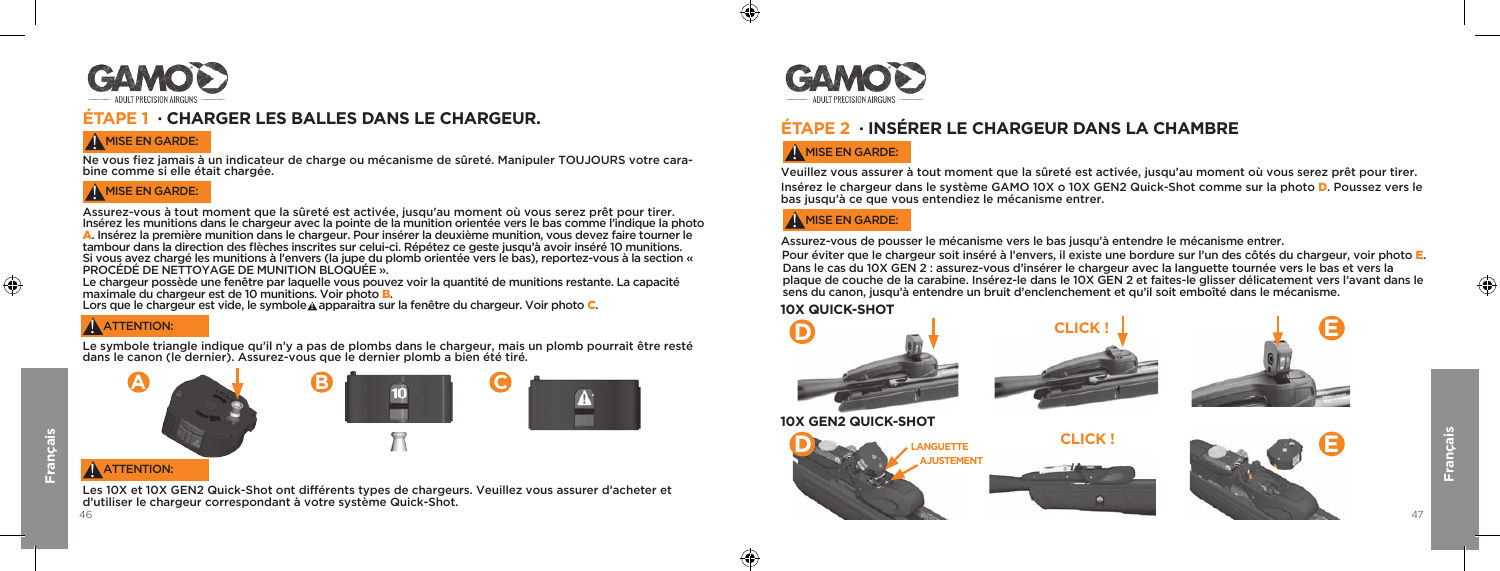

# **ÉTAPE 3 · TIR**

N'activez la sûreté qu'au moment où vous serez prêt pour tirer. 3.1 Une fois que le chargeur a été inséré, rabattez le canon (assurez-vous de quoi le canon est complètement plié), et remettez-le dans la position initiale.

## A MISE EN GARDE:

Ne mettez pas votre main ou vos doigts entre le système multishot et la chambre en remettant le canon à sa place de tir initiale.

La carabine est maintenant chargée et prête pour tirer. Elle possède une munition dans la culasse.

3.2 Lorsque vous êtes prêt pour tirer, désactivez la sûreté et appuyer sur la détente.

3.3 Pour tirer une deuxième munition, activez la sûreté, rabattez à nouveau le canon pour charger une deuxième munition dans la culasse.

3.4 Mettez le canon dans la position initiale et, une fois que vous êtes prêt pour tirer, désactivez la sûreté et appuyer sur la détente.

3.5 Répétez cette opération jusqu'à avoir tiré les 10 munitions et jusqu'à ce que la fenêtre indique un symbole de mise en garde (le chargeur est vide).

## A MISE EN GARDE:

**Attention :** le symbole triangle indique qu'il n'y a pas de plombs dans le chargeur, mais un plomb pourrait être resté dans le canon (le dernier). Assurez-vous que le dernier plomb a bien été tiré.

Cette carabine est équipée d'une sûreté manuelle qui fonctionne de la même manière que celle d'une vraie arme. Gamo recommande d'activer la sûreté pour chacune des charges, cependant la carabine 10X Quick-Shot permet la charge automatique de chaque munition en rabattant simplement le canon après chaque tir afin de réaliser les 10 tirs avec plus de rapidité.

Activez toujours la sûreté lorsque vous avez terminé d'utiliser la carabine. Activez toujours la sûreté lorsque vous insérer ou retirer le chargeur.





# $A$  MISE EN GARDE:

Ne rabattez jamais le canon plus d'une fois sans avoir d'abord tiré la munition qui se trouvait dans la culasse. Le système 10X et 10X GEN2 Quick-Shot n'a pas été créé pour tirer plus d'une munition à la fois. Si vous rabattez le canon plus d'une fois sans avoir d'abord tiré à la carabine, il est possible que vous ayez chargé plus d'une munition dans la culasse. Cela peut endommager le système 10X et 10X GEN2 Quick-Shot. Veuillez vous reporter à la section « PROCÉDÉ DE NETTOYAGE DE MUNITION BLOQUÉE » pour retirer la munition. ARMEMENT RATÉ. Si à un moment donné, vous commencez à armer le canon, mais qu'il n'arrive pas jusqu'à la fin du parcours, il se pourrait qu'un plomb se soit déplacé depuis le chargeur vers la chambre. Si vous réarmez le canon, il se pourrait que vous réintroduisiez un deuxième plomb dans la chambre, forçant et finalement déformant ou endommageant le ressort.Pour éviter ce problème, si un armement ne se fait pas correctement, bougez le canon vers l'arrière jusqu'à ce qu'il parvienne à sa position d'origine, retirez le chargeur, rabattez le canon pour compléter l'armement, et tirez le plomb vers un endroit sûr pour vider quelconque plomb chargé auparavant. Le chargeur peut être remonté dans la carabine, et l'on peut commencer à l'utiliser normalement.

# A MISE EN GARDE:

⊕

Si vous n'êtes pas certain qu'un plomb se trouve dans chambre du canon, dans le cas du 10X Quick-Shot, comme nous le voyons sur la photo F, soulevez-le délicatement pour voir s'il y a un plomb dans le canon (voir photo G). Dans le cas du 10X GEN 2 Quick-Shot, vous n'avez pas à soulever le système, voir photo G2. Dans les deux cas, ne rabattez jamais complètement le canon AVEC LE CHARGEUR MIS EN PLACE, sinon, vous chargerez un autre plomb (voir photo H). L'autre possibilité consiste à tirer avec la carabine vers en endroit sûr pour s'assurer qu'il n'y a aucun plomb de chargé.



**Français**

⊕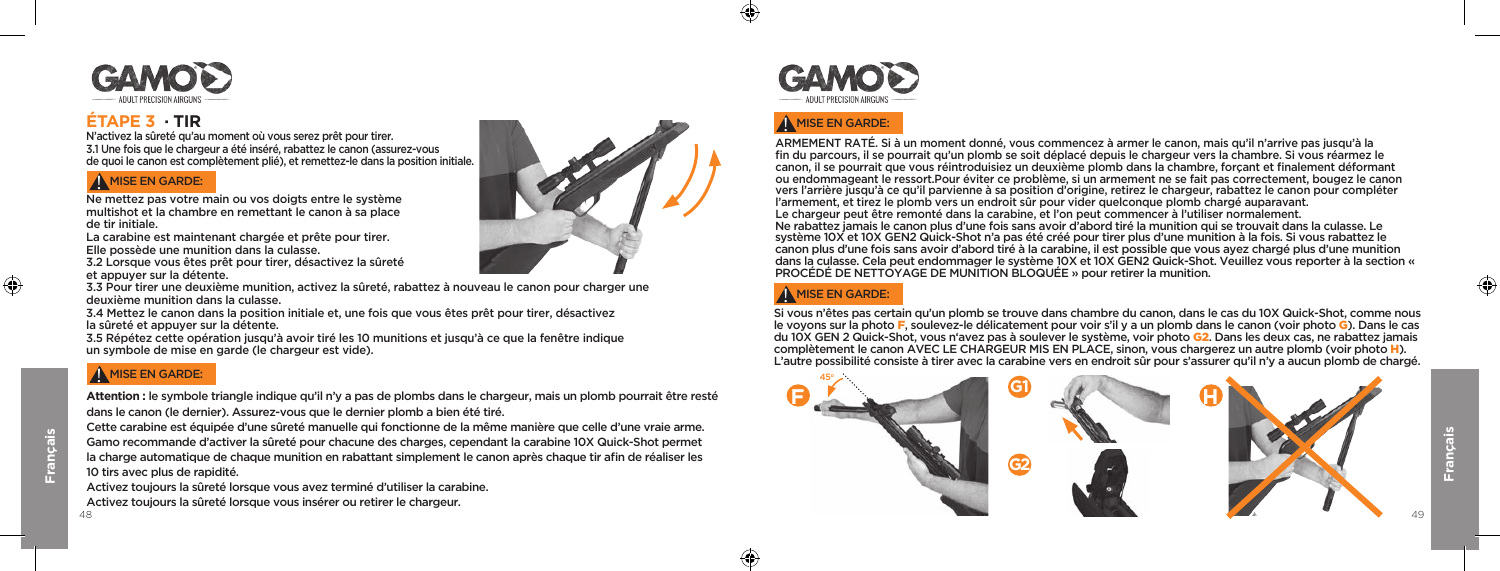

## INDICATEUR DE CHARGEUR VIDE

Le chargeur possède un indicateur qui signale :

-1, 2, 3, 4, 5, 6, 7, 8, 9, 10 qui indique le nombre de munitions qui sont chargées dans le chargeur. -Un triangle de mise en garde et un point blanc/gris qui indique que le chargeur est vide. Voir photos I.

Ne vous fiez jamais à un indicateur de charge ou mécanisme de sûreté. Manipuler TOUJOURS votre carabine comme si elle était chargée.

## $A$  MISE EN GARDE:

Le triangle de mise en garde indique qu'il n'y a plus de munitions dans le chargeur, cependant il pourrait rester une munition dans le canon (la dernière). Assurez-vous que la dernière munition ait été tirée. Dans le cas du 10X GEN 2 Quick-Shot, il est également possible de vérifier visuellement s'il y a un plomb dans le chargeur.





**JUSTE POUR 10XGEN 2 QUICK-SHOT**





 $\bigoplus$ 

↔

# **ÉTAPE 4 · RETIRER LE CHARGEUR**

# $\bigwedge$  MISE EN GARDE:

Veuillez vous assurer à tout moment que la sûreté est activée, jusqu'au moment où vous serez wisselve to the set of the set of the set of the set of the set of the set of the set of the set of the set of the set of the set of the set of the set of the set of the set of the set of the set of the set of the set of t

> 4.1 Appuyez sur le bouton qui se trouve devant l'espace où est inséré le chargeur (voir photo J). 4.2 Le chargeur sera expulsé et vous pourrez alors le retirer. (voir photo K).

## **JUSTE POUR 10X QUICK-SHOT**





**JUSTE POUR 10X GEN2 QUICK-SHOT**



 $\bigoplus$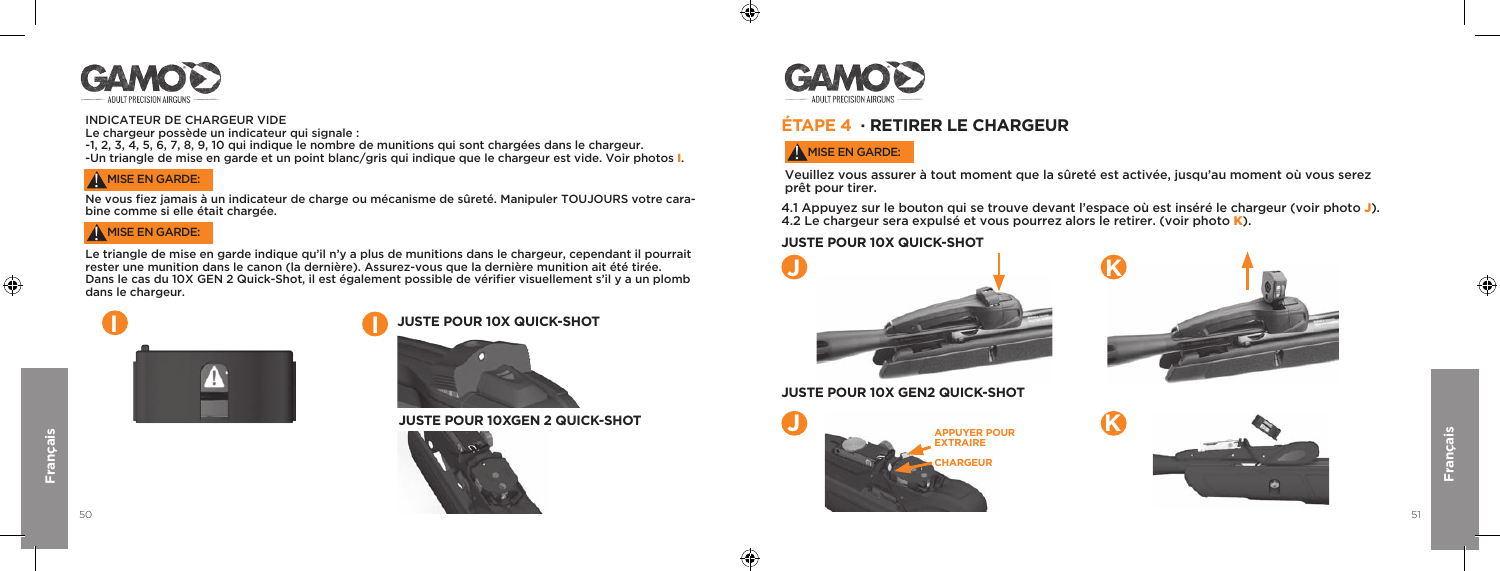



# **PROCÉDÉ DE NETTOYAGE DE MUNITION BLOQUÉE**

# MISE EN GARDE:

 $\bigoplus$ 

Veuillez vous assurer que la sûreté est activée à tout moment jusqu'à ce que vous soyez prêt à tirer.

Seulement pour 10X Quick-Shot : si un plomb reste bloqué dans le chargeur, prenez le 10X Quick-Shot et déplacez-le vers l'avant et l'arrière pour débloquer le système et le plomb. Voir photo L.

Retirez le chargeur du 10X Quick-Shot et chargez ensuite la carabine en rabattant le canon. Soulevez légèrement le 10X Quick-Shot et insérez la baguette du calibre correspondant au canon. Faites glisser la baguette par le canon jusqu'à ce que le plomb soit sorti. Voir photo M.

Seulement pour le 10X GEN2 Quick-Shot : retirez le chargeur du 10X GEN2 Quick-Shot et rabattez le canon. Insérez la baguette du calibre correspondant par le canon. Passez la baguette jusqu'à ce que le plomb sorte.

Pour le 10X et le 10X GEN2 Quick-Shot : si vous avez chargé les plombs à l'envers (la jupe du plomb tournée vers le bas), veuillez insérer les nouveaux plombs dans le chargeur correctement pour faire tomber ceux qui sont mal placés. NE JAMAIS tenter de dé coincer la munition en tirant un autre plomb, car cela pourrait abimer la carabine. Assurez-vous que la sûreté est enclenchée avant de manipuler la carabine pour retirer une obstruction. Lorsque vous aurez terminé, nettoyez le canon avec la brosse de la baguette pour nettoyer les particules ou restes qui ont pu rester dans le canon.

## **JUSTE POUR 10X QUICK-SHOT**





**JUSTE POUR 10X GEN2 QUICK-SHOT** 3



1 2

↔

1 Retirer la charnière de la partie avant 2 Retirer la charnière de la partie arrière 3 NE PAS retirer cette charnière

SI vous n'avez pas pu retirer le chargeur du 10X o 10X GEN 2 Quick-Shot, vous pouvez retirer le 10X ou 10X GEN2 Quick-Shot en retirant la charnière (photo N1) (dans le cas du 10X GEN2 vous devrez retirer deux charnières, et si votre carabine a une lunette de visée et rehausse, vous devrez retirer la vis de rehausse) et les deux fixations sur chaque côté du 10X ou 10X GEN2 Quick-Shoit (photo N2).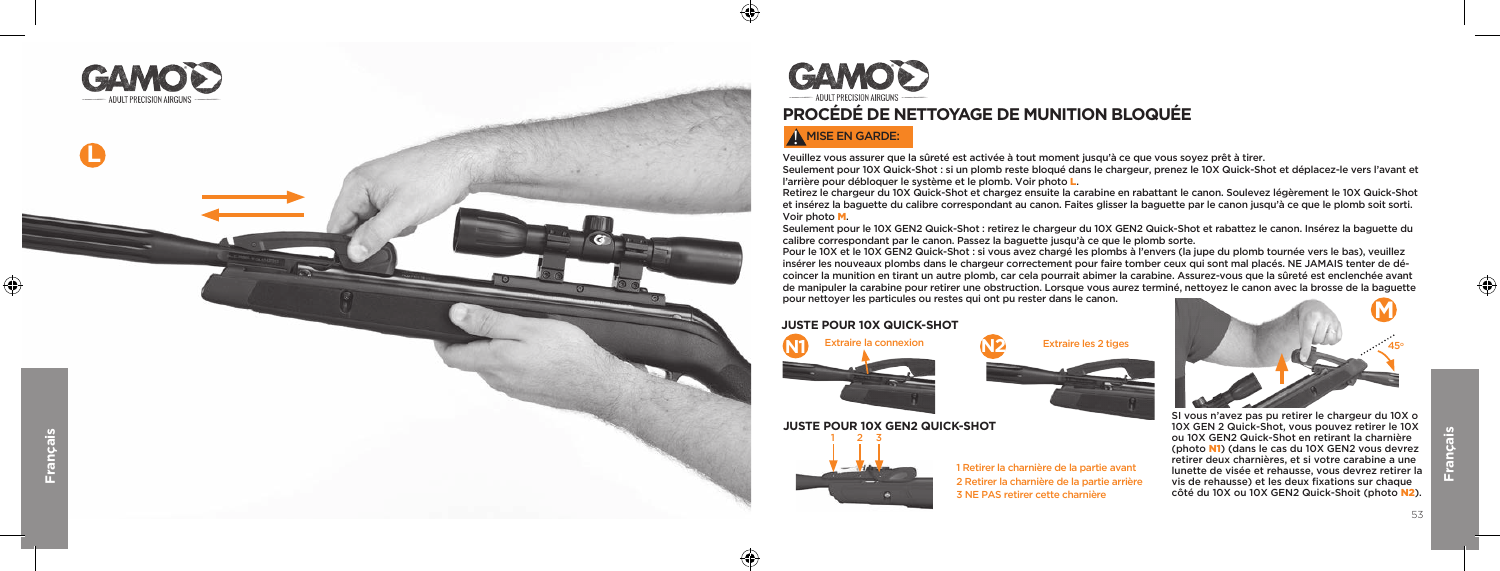

# **IMAGE ET RÉGLAGE DE MIRE (VISEUR TÉLESCOPIQUE)**

verse des aiguilles d'une montre pour déplacer le point d'impact à droite.

Votre carabine GAMO est équipée d'un viseur détaché. Veuillez suivre les instructions contenues dans la boîte du viseur pour le monter sur votre carabine.

# Tourner la vis de réglage de dérive 1 (Figure B) dans le sens des aiguilles d'une montre pour déplacer le point d'impact à gauche et dans le sens in-**RÉGLAGE DE DÉRIVE**

**B**

**1**

 $\bigoplus$ 

♠

**2**

## **RÉGLAGE DE HAUSSE**

Tourner la vis 2 (Fig<mark>. B</mark>) dans le sens des aiguilles d'une montre pour abaisser<br>le point d'impact et dans le sens contraire des aiguilles d'une montre pour élever le point d'impact.

## **SUIVEZ CES INSTRUCTIONS SI VOTRE CARABINE GAMO POSSÈDE UN VISEUR TÉLESCOPIQUE AVEC RÉTICULE LUMINEUX**

Retirez le couvercle protecteur de la batterie avant utilisation. Retirez le plastique pour que la batterie fasse<br>contact. L'interrupteur de la batterie se situe à gauche de la tourelle du viseur. L'option d'illumination s clenche en activant l'interrupteur de rhéostat. Chaque click augmente l'intensité. Pour l'éteindre, orientez-le sur la position zéro. Pour installer la batterie, retirez le couvercle du rhéostat. Insérez la batterie dans le rhéostat en l'orientant vers le bas et remettez le couvercle.

## **DÉMONTAGE DU GUIDON FRONTAL, UNIQUEMENT POUR LES MODÈLES DE CARABINE AVEC 10X GEN2 QUICK-SHOT ET AVEC LUNETTES DE VISÉE OUVERTES**

Cette section est valable uniquement pour les carabines équipées du 10X GEN2 Quick-Shot et avec des lunettes de visée ouvertes. En regardant à travers le viseur, il est possible que l'on voie le guidon frontal de la carabine (c'est souvent le cas avec des viseurs à augmentation réglable et lorsque le réglage est en dessous de 4.5X). Si cela est gênant, le guidon frontal peut être démonté (la hausse et également optionnellement le support de fibre). **C**







Une fois que la hausse a été démontée, il est également possible de démonter le support de fibres.

Faire glisser délicatement le support de fibres pour le retirer de son emplacement. Voir photo **D**.

## **RANGER VOTRE CARABINE**

Pour un meilleur fonctionnement de la carabine, utilisez le système multishot avec délicatesse : maintenez-le propre, ne le forcez pas et ne l'appuyez contre rien.

**D**

Les carabines doivent être conservées dans un endroit sûr, hors de la portée des enfants ou des utilisateurs non-autorisés.

Ces produits sont créés pour ressembler et fonctionner comme des rifles. Ils doivent être conservés comme s'il s'agissait de rifles afin les protéger d'utilisation non-autorisée ou du vol.

Retirez le chargeur avant de ranger la carabine.

Assurez-vous toujours que la carabine ne soit pas chargée lorsque vous la retirez de l'endroit où vous l'aviez rangée ou lorsqu'une autre personne vous la donne.

Nettoyez et passez une légère couche d'huile sur la carabine lorsque vous la ranger. Conservez toujours votre carabine dans un endroit propre et sec. Nous vous conseillons d'utiliser un étui Gamo et des produits anticorrosion pour sa conservation.

## **ASSUREZ-VOUS QUE VOTRE CARABINE NE SOIT PAS CHARGÉE OU ARMÉE, C'EST-À-DIRE QUE LE CANON N'AIT PAS ÉTÉ PRÉALABLEMENT ABATTU, LORSQUE VOUS LA RANGEZ. ASSUREZ-VOUS QU'ELLE NE SOIT PAS CHARGÉE ET QUE LA SÛRETÉ SOIT ACTIVÉE.**

**Conservez votre carabine sous clé dans un endroit sûr pour éviter son accès non-autorisé.** 

⊕